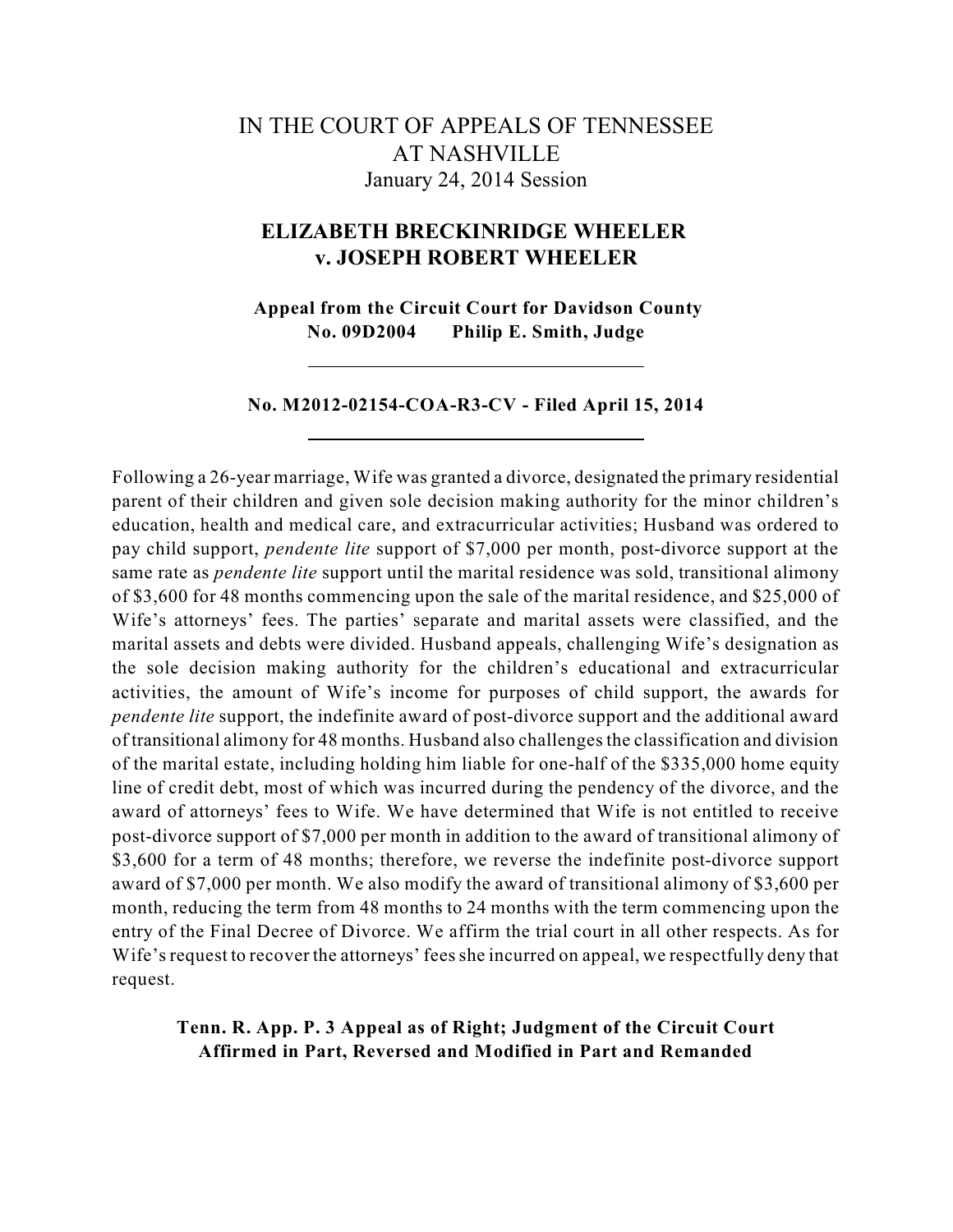FRANK G. CLEMENT, JR., J., delivered the opinion of the Court, in which PATRICIA J. COTTRELL, P.J., M.S., and RICHARD H. DINKINS, J., joined.

James L. Weatherly, Jr., Nashville, Tennessee, for the appellant, Joseph Robert Wheeler.

Andree Kahn Blumstein, Marlene Eskind Moses, Marissa Moses Russ, and April N. Watkins, Nashville, Tennessee, for the appellee, Elizabeth Breckinridge Wheeler.

### **OPINION**

Joseph R. Wheeler ("Husband") and Elizabeth B. Wheeler ("Wife") were married in 1986. Both parties are graduates of Vanderbilt University and obtained post-graduate degrees. Wife earned a Master of Business Administration ("MBA") from Vanderbilt, and Husband earned a law degree from the University of Tennessee.

The parties have three sons, who were 16, 13 and 10 years of age at the time of trial (now 19, 16 and 13). Prior to the birth of their third child in 2001, Wife pursued a very successful career as a research and financial analyst, earning in excess of \$200,000 a year for the majority of her short career and in excess of \$300,000 in 1999 and 2001. Husband went to work for the law firm of Cornelius & Collins upon graduation, where he continues to work. He too has been successful, but his earned income was substantially less than that of Wife between 1995 and 2001.

Although Wife quit working in 2001 to care for the children and had no earned income since that time, she inherited substantial assets after her father's death in 1998, which included an IRA valued on her Statement of Assets and Liabilities at \$2,016,092 as of June 8, 2011, from which she receives mandatory distributions in excess of \$70,000 each year. Wife is also a beneficiary of a testamentary trust created by her father, the Elizabeth B. Wheeler Children's Trust.<sup>1</sup> The Children's Trust contains assets valued at approximately \$780,000, which includes a brokerage investment account and a condominium in Destin, Florida.

During the marriage, Wife handled all the family finances including depositing Husband's income checks and income from her separate assets, managing their joint accounts, paying the bills, as well as managing her separate property. Wife also managed the parties' home equity line of credit ("HELOC") they opened in the fall of 2007 when they acquired their present home. The HELOC was initially used to pay for home improvements

<sup>&</sup>lt;sup>1</sup> Wife's father also created individual trusts for the eldest two children of the parties, intending these trusts to be used for the children's education.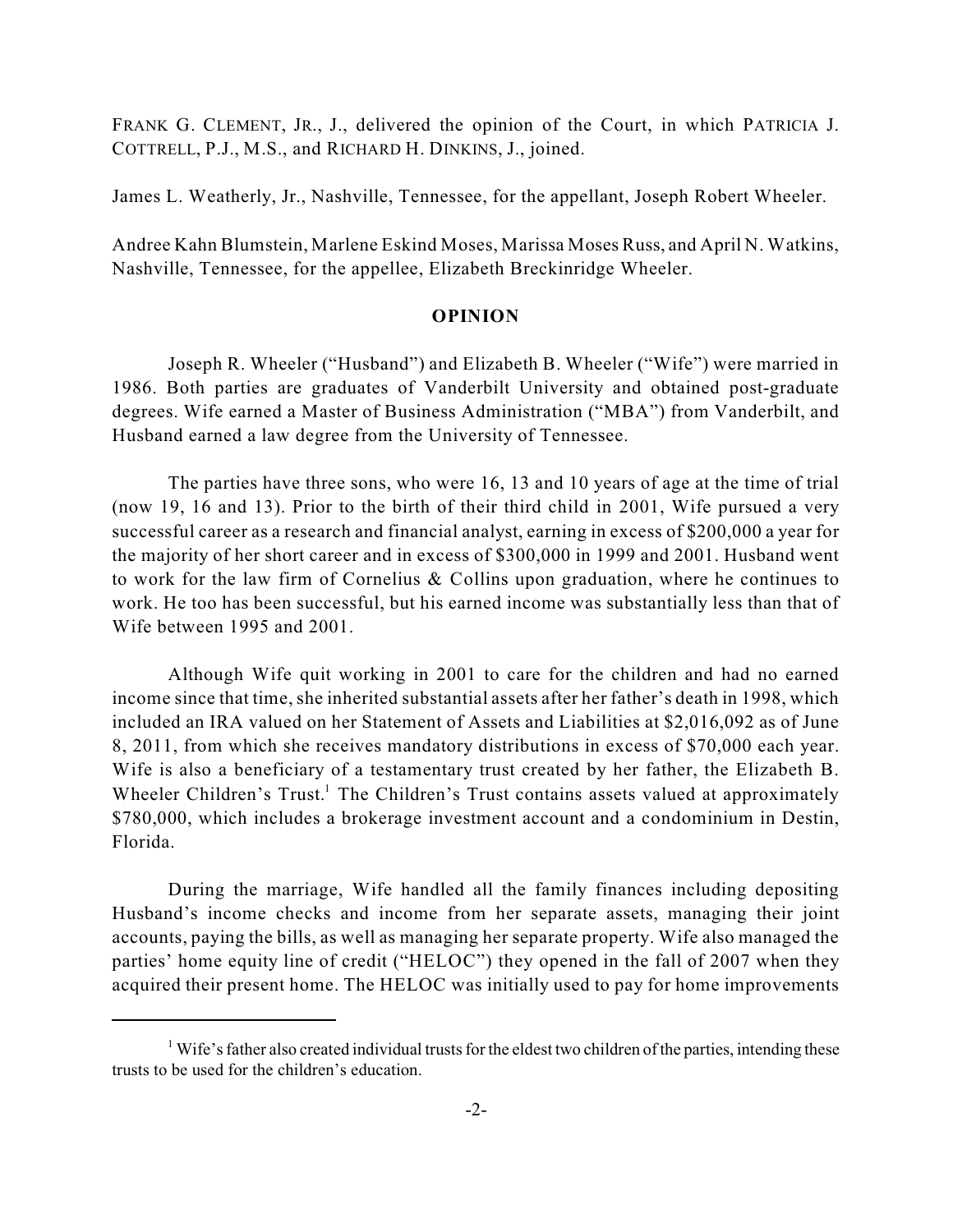to their new residence. Thereafter, funds were drawn from the HELOC to supplement their income to pay household and family expenses.

In June of 2009, Husband admitted to having an extramarital relationship. In July 2009, Wife filed a Complaint for Legal Separation; Husband filed an Answer and Counter-Complaint for divorce. Wife filed her Answer in August 2009, requesting that Husband's Counter-Complaint for divorce be dismissed. Over the next several months, the parties continued to live together with the hope the marriage could be saved.

Unfortunately, marital strife continued, and, in May 2010, Wife filed an Amended Complaint for Absolute Divorce alleging grounds of irreconcilable differences, inappropriate marital conduct, and adultery. Husband moved out of the marital residence in May 2010 and into a rented condominium; they have been separated ever since.

In June 2010, Wife filed a Motion for *Pendente Lite* Relief, seeking the establishment of a support obligation by Husband; prior to May 2010, Husband had voluntarily deposited his pay check into the family checking account from which Wife paid the family bills. The parties subsequently reached an agreement regarding *pendente lite* support, as well as other issues, and counsel informed the court of the terms of their agreement at a hearing on July 16, 2010. The Agreed Order, which was entered on October 15, 2010, stated that Husband would pay Wife \$7,000 per month in *pendente lite* support. The agreed order also restricted Wife's use of the HELOC to the extent necessary to pay the mortgage, taxes and insurance for the marital residence, as well as interest on the HELOC debt. The order also authorized the distribution of a joint account, known as the MFS fund, whereby each spouse received \$65,000, with the balance of the MFS fund placed in escrow to pay the parties' federal income tax for 2010. In addition, the order directed the parties to list the marital home for sale; Wife was permitted to remain in the home pending the sale.

In February 2011, Husband filed a motion to reduce his \$7,000 per month *pendente lite* support obligation on the grounds of dwindling financial resources and a decrease in income. The trial court declined to consider the motion pending trial. In April 2011, Husband renewed his motion to reduce *pendente lite* support; as before, the trial court declined to consider the motion pending trial.

In May 2011, Husband filed an Amended Counter-Complaint for divorce alleging irreconcilable differences and inappropriate marital conduct. Husband also sought relief from any responsibility for the increasing HELOC debt, arguing that Wife failed to use her separate assets to supplement Husband's income as previously done. Wife timely filed her Answer and denied any agreement or practice to supplement his income with her separate assets.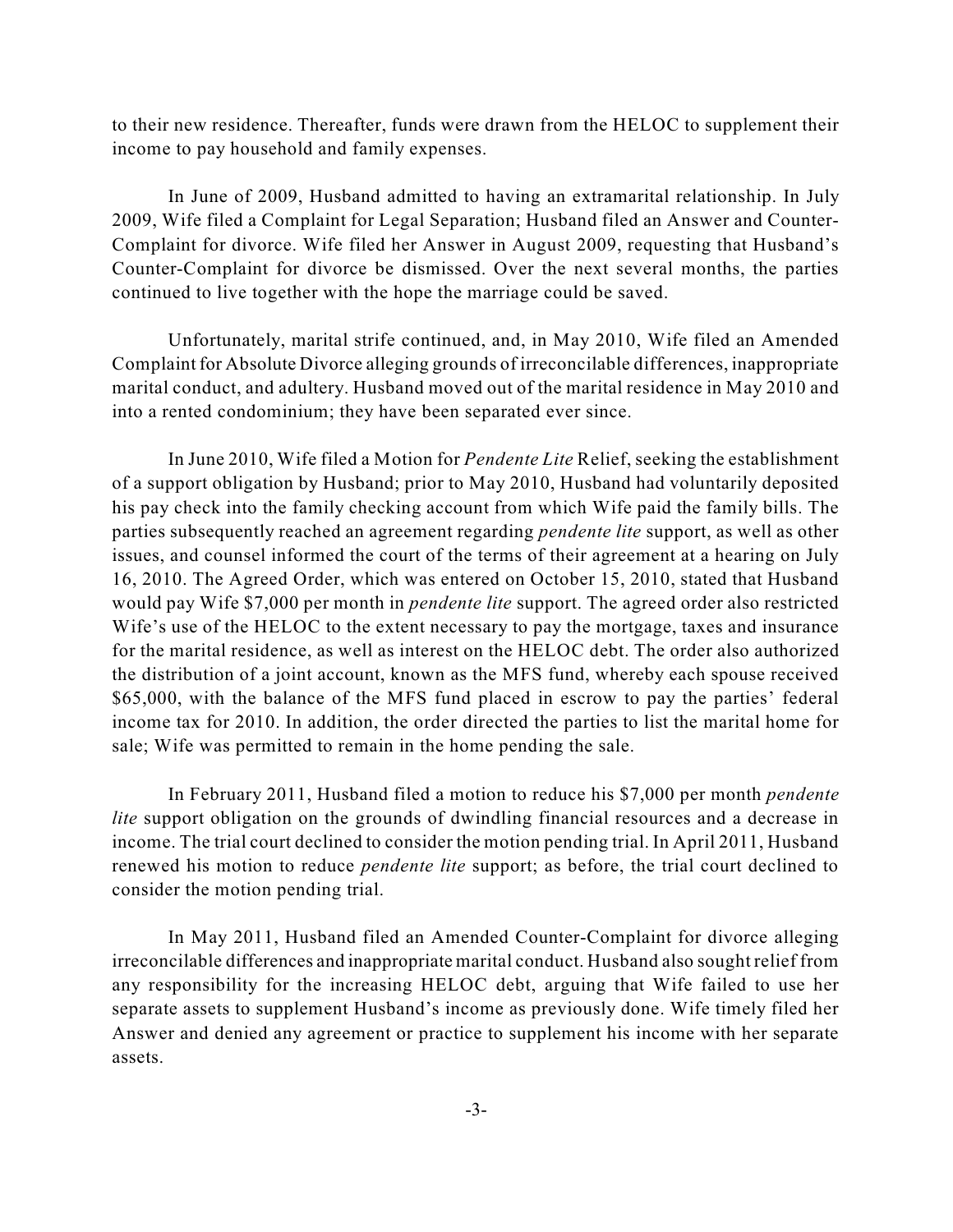The case was tried over twelve days from June 2011 until October 2011. In its Final Decree of Divorce dated April 2, 2012, $^2$  which incorporated a Permanent Parenting Plan, the trial court granted Wife the divorce on the grounds of adultery and inappropriate marital conduct, and Wife was designated primary residential parent with sole decision making authority. Father's child support obligation was set at \$917 per month upon findings that Wife's gross income, all of which came from the mandatory IRA distributions, was \$5,974.33 per month, and Husband's gross income was \$14,032.29 per month.

The court found Husband delinquent in his support payments through October 2011 for which the court assessed an arrearage judgment against Husband of \$33,500 for unpaid support. The court also found that Wife had dissipated marital assets by transferring \$26,319.79 from the parties' joint account into the Elizabeth B. Wheeler Children's Trust, and offset that amount against the arrearage judgment of \$33,500, resulting in a net support arrearage of  $$7,180.21$ .<sup>3</sup>

The court valued Wife's IRA at \$1,819,591 and classified the IRA as Wife's separate property. As for the Children's Trust, which includes investment accounts and the Florida condominium, the court found that Wife had no present ownership interest in these assets, and, therefore, they were neither Wife's separate property nor marital property.

As for the assets classified as marital assets, which included the marital residence, Husband's retirement account, Wife's Morgan Stanley IRA, and other miscellaneous marital assets, Wife was awarded marital assets valued at \$723,338.92, and Husband was awarded marital assets valued at \$686,954.92. The parties were held equally liable for the mortgage. They were also held equally liable for the HELOC debt, which was approximately \$335,000 at the time of trial, but would increase every month until the residence was sold. Pursuant to the court's order, the mortgage and the HELOC were to be paid in full at closing, and the net proceeds from the sale of the marital residence were to be distributed to the spouses equally.

The court did not modify the \$7,000 per month *pendente lite* support obligation Husband had been paying since the entry of the agreed order on October 15, 2010; instead,

 $2$  On June 22, 2012, the trial court entered a Memorandum and Order, the effect of which was to correct an error in the Final Decree regarding the identification of Husband's separate property. The Order modified and redistributed the marital property previously set forth in the Final Decree.

 $3$  The trial court found that Wife had dissipated the marital assets by transferring funds from the HELOC to the Elizabeth B. Wheeler Children's Trust in satisfaction of a loan previously made by the trust. The trial court found this was done in response to learning of the infidelity of Husband, without his permission or knowledge; thus, the court found it was a dissipation of marital assets and reduced Husband's arrearage by this amount.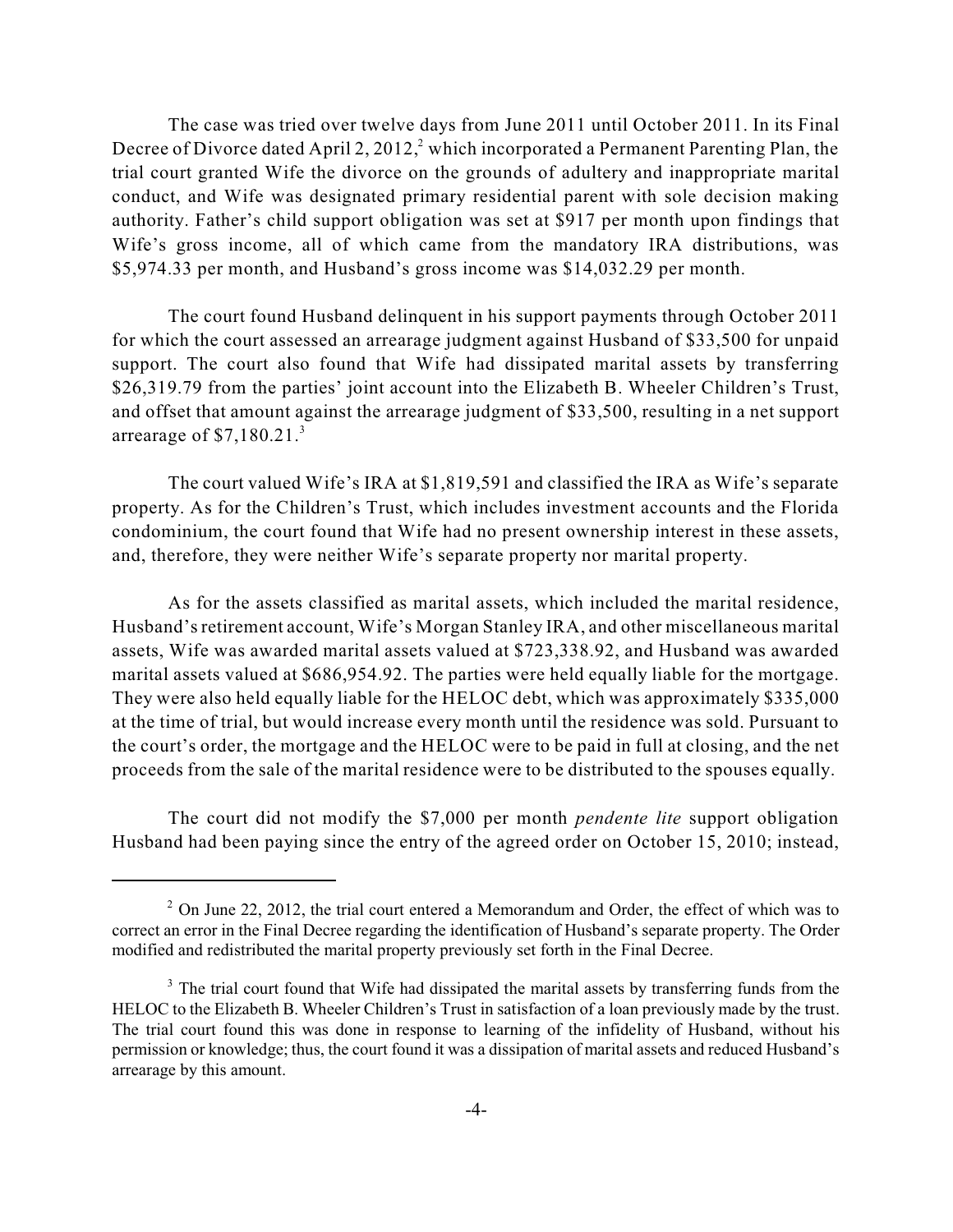pursuant to the Final Decree, the court ordered Husband to continue paying Wife monthly support of \$7,000 until the marital residence was sold. Additionally, Wife was awarded transitional alimony in the amount of \$3,600 per month for 48 months, the term of which would begin following the sale of the marital residence. The trial court also ordered Husband to pay a portion of Wife's attorneys' fees, in the amount of \$25,000.

Husband filed a timely appeal in which he raises numerous issues.

#### **STANDARD OF REVIEW**

The standard of review of a trial court's findings of fact is de novo, and we presume that the findings of fact are correct unless the preponderance of the evidence is otherwise. Tenn. R. App. P. 13(d); *Rawlings v. John Hancock Mut. Life Ins. Co.*, 78 S.W.3d 291, 296 (Tenn. Ct. App. 2001). For the evidence to preponderate against a trial court's finding of fact, it must support another finding of fact with greater convincing effect. *Walker v. Sidney Gilreath & Assocs.*, 40 S.W.3d 66, 71 (Tenn. Ct. App. 2000); *Realty Shop, Inc. v. R.R. Westminster Holding, Inc.*, 7 S.W.3d 581, 596 (Tenn. Ct. App. 1999). We also give great weight to a trial court's determinations of the credibility of witnesses. *Estate of Walton v. Young*, 950 S.W.2d 956, 959 (Tenn. 1997); *B & G Constr., Inc. v. Polk*, 37 S.W.3d 462, 465 (Tenn. Ct. App. 2000). Trial courts are in a far better position than the appellate courts to observe the demeanor of the witnesses, and the weight, faith, and credit to be given witnesses' testimony lies in the first instance with the trial court. *Keyt v. Keyt*, 244 S.W.3d 321, 327 (Tenn. 2007) (citing *Roberts v. Roberts*, 827 S.W.2d 788, 795 (Tenn. Ct. App. 1991)).

#### **ANALYSIS**

Husband raises eight issues on appeal. He contends the trial court erred in: (1) vesting Wife with sole decision making authority for the children's educational and extracurricular activities; (2) setting Husband's child support obligation; (3) determining that he had no interest in the Florida condominium; (4) valuing Husband's equity in his law firm; (5) allocating one-half of the HELOC debt to Husband; (6) failing to reduce Husband's *pendente lite* support obligation during the pendency of trial and extending that award indefinitely post-divorce pending the sale of the marital residence; (7) awarding Wife transitional alimony; and (8) awarding attorneys' fees to Wife.

#### **I. PARENTING PLAN – DECISION MAKING AUTHORITY**

Husband contends the trial court erred in giving Wife sole decision making authority for the children's educational and extracurricular activities.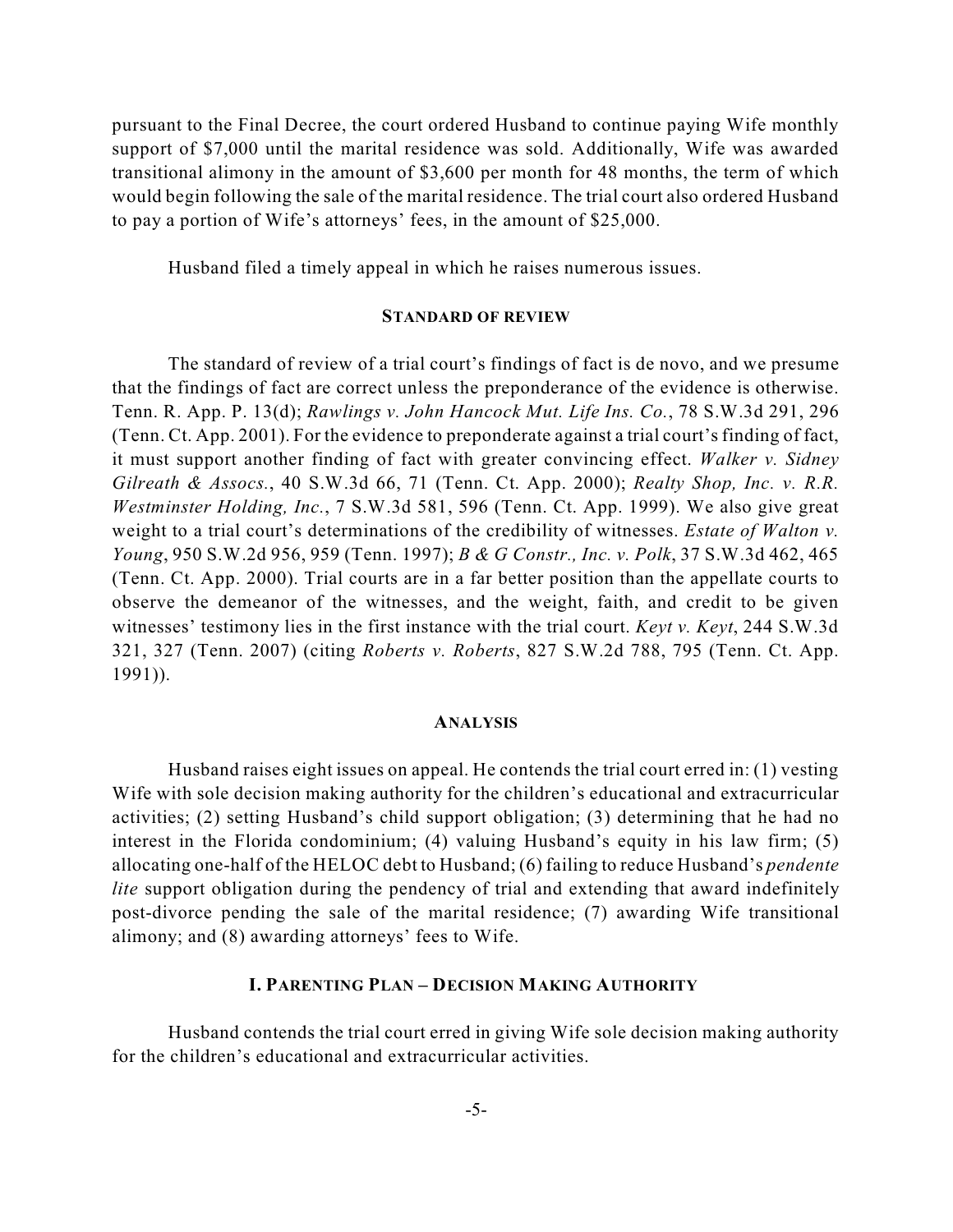"Trial courts have broad discretion in devising permanent parenting plans and designating the primary residential parent." *Burton v. Burton*, No. E2007-02904- COA-R3- CV, 2009 WL 302301, at \*2 (Tenn. Ct. App. Feb. 9, 2009) (citing *Parker v. Parker*, 986 S.W.2d 557, 563 (Tenn. 1999)). "In reaching such decisions the courts should consider the unique circumstances of each case." *Id.* (citing *Parker*, 986 S.W.2d at 563); *see also Nelson v. Nelson*, 66 S.W.3d 896, 901 (Tenn. Ct. App. 2001).

"There are currently two different statutes setting out non-exclusive lists of factors for the trial court to apply to help it reach the goal of determining a child's best interest." *Thompson v. Thompson*, No. M2011-02438-COA-R3-CV, 2012 WL 5266319, at \*6 (Tenn. Ct. App. Oct. 24, 2012). Tennessee Code Annotated § 36-6-106 applies to custody determinations, and Tennessee Code Annotated § 36-6-404 governs the establishment of permanent parenting plans, *see Burden v. Burden*, 250 S.W.3d 899, 908 (Tenn. Ct. App. 2007); *see also Thompson*, 2012 WL 5266319, at \*6, which are required to be incorporated into "any final decree or decree of modification in an action for absolute divorce, legal separation, annulment, or separate maintenance involving a minor child." Tenn. Code Ann. § 36-6-404 (2010). In determining who should be the primary residential parent and what the residential schedule should be, the court is to consider a list of factors set forth in Tennessee Code Annotated § 36-6-404(b). The list of factors contained in Tennessee Code Annotated § § 36-6-106 and 36-6-404 are "substantially similar" and both permit the court to allow for consideration of any other factors that the court deems relevant. *Thompson*, 2012 WL 5266319, at \*6. Thus, in most cases, the analysis and result would be the same regardless of which set of factors is applied. *Id.*

In this case, the trial court applied the factors in Tennessee Code Annotated § 36-6- 106, finding that the majority of factors favored Wife, including, *inter alia*, her role as primary caregiver, the importance of continuity in the child's life and the length of time the child has lived in a stable, satisfactory environment, and her willingness to facilitate and encourage a close and continuing parent-child relationship between the child and both of the child's parents. As for the reasonable preferences of the children, the trial court found that this factor slightly favored Husband. Based on these factors, as well as the factors set forth in Tennessee Code Annotated § 36-6-404 to formulate the permanent parenting plan and the testimony presented, the trial court found it in the best interests of the children that Wife be appointed the primary residential parent. Moreover, the trial court found that joint decision making authority between the parents would be "difficult, if not impossible" and determined that it is in the children's best interest that Wife have sole decision making authority for the children's education, health, and extracurricular activities.

Husband contends this was error in regards to the children's educational and extracurricular activities. In furtherance of this argument, he demonstrates his prior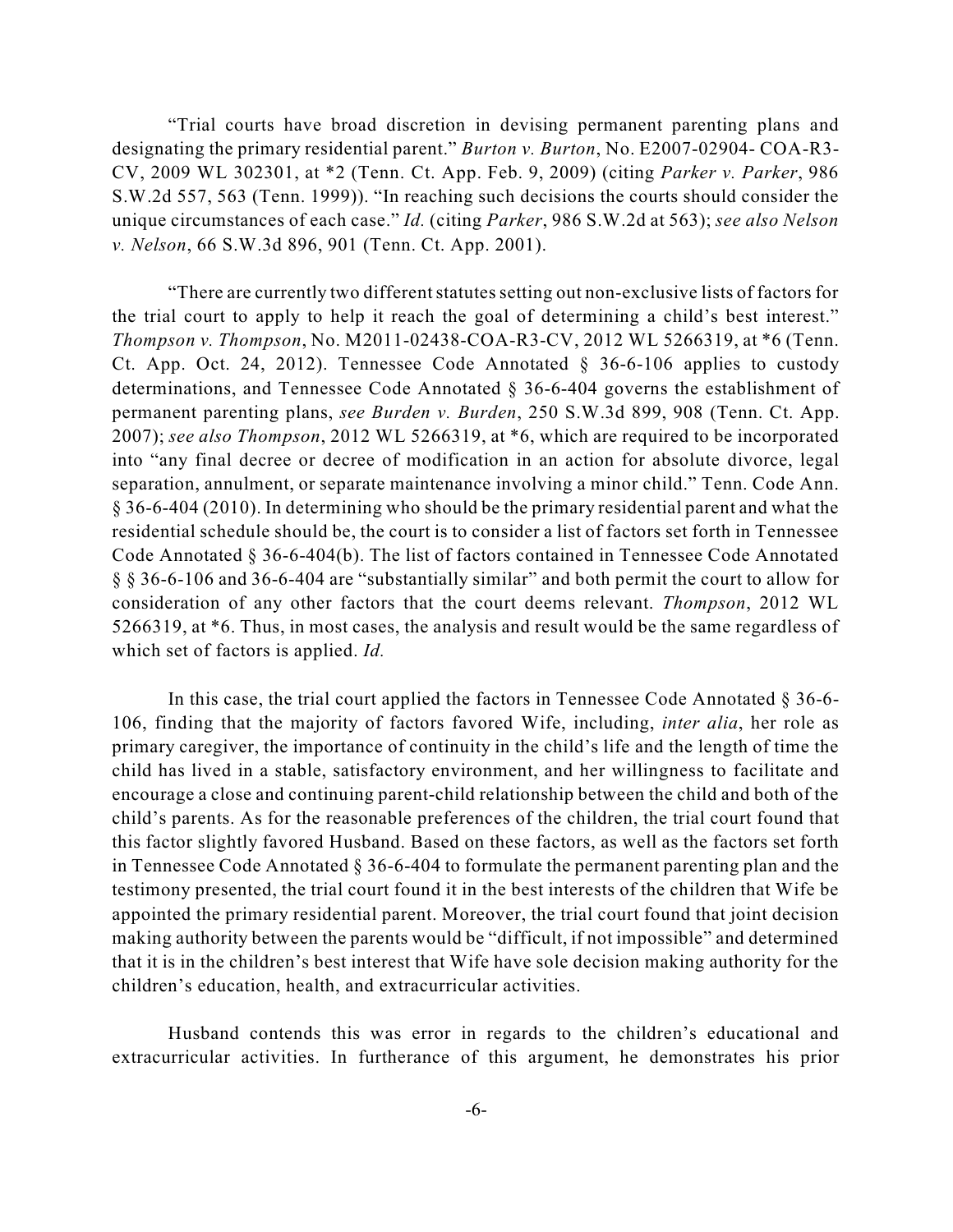involvement in the children's lives, especially in regards to scouting and athletics. Husband served as an adult leader in his children's scouting activities and coached several of his sons' baseball, basketball, and soccer teams. Husband is also concerned about Wife's reservations in continuing their sons's secondary education in private schools. Wife raises concerns regarding the financial burden of private school in lieu of saving for college, while Husband contends the children should continue their private school education despite this burden, relying on the children's trusts to pay for secondary school and potential athletic and academic scholarships to pay for college.

We find no error with the trial court's decision to grant Wife sole decision making authority regarding the children's education, health and medical care, and extracurricular activities. Tennessee Code Annotated  $\S 36-6-407(b)$  states the court shall order sole decision making to one parent when it finds that both parents are opposed to mutual decision making. Subsection (c) further provides that in allocating decision making authority, the court shall consider the history of participation of each parent in decision making and whether the parents demonstrated the ability and desire to cooperate with one another in decision making regarding the children in physical care, health, education, extracurricular activities, and religion.

The record demonstrates that the parties are not able to make joint decisions regarding their children; in fact, both parties testified that doing so would be difficult due to the uncooperativeness of the other to communicate regarding the children's welfare. When asked by the trial court about how he and Wife would work through these issues in the future, Husband responded that "one of us is going to have to have the decision making authority in that particular area, to do, you know, what is in the best interest of the boys, to follow through on the commitments that they've made."

The trial court noted in its final order that Husband is controlling and "not one to easily compromise," and Husband "has made choices that indicate that he has put [his extramarital] relationship far and away above any other relationship including his relationship with [Wife] or the three children." Although it is encouraging that Husband is involved in the children's extracurricular activities, Wife has been the primary caregiver, and the children are well cared for under her attention. Based on the foregoing, we affirm the trial court's decision to give Wife sole decision making authority concerning the children's education, health, and extracurricular activities.

### **II. CHILD SUPPORT**

The trial court ordered Husband to pay Wife \$917 per month in child support. The award was based on the child support guidelines and factual determinations concerning each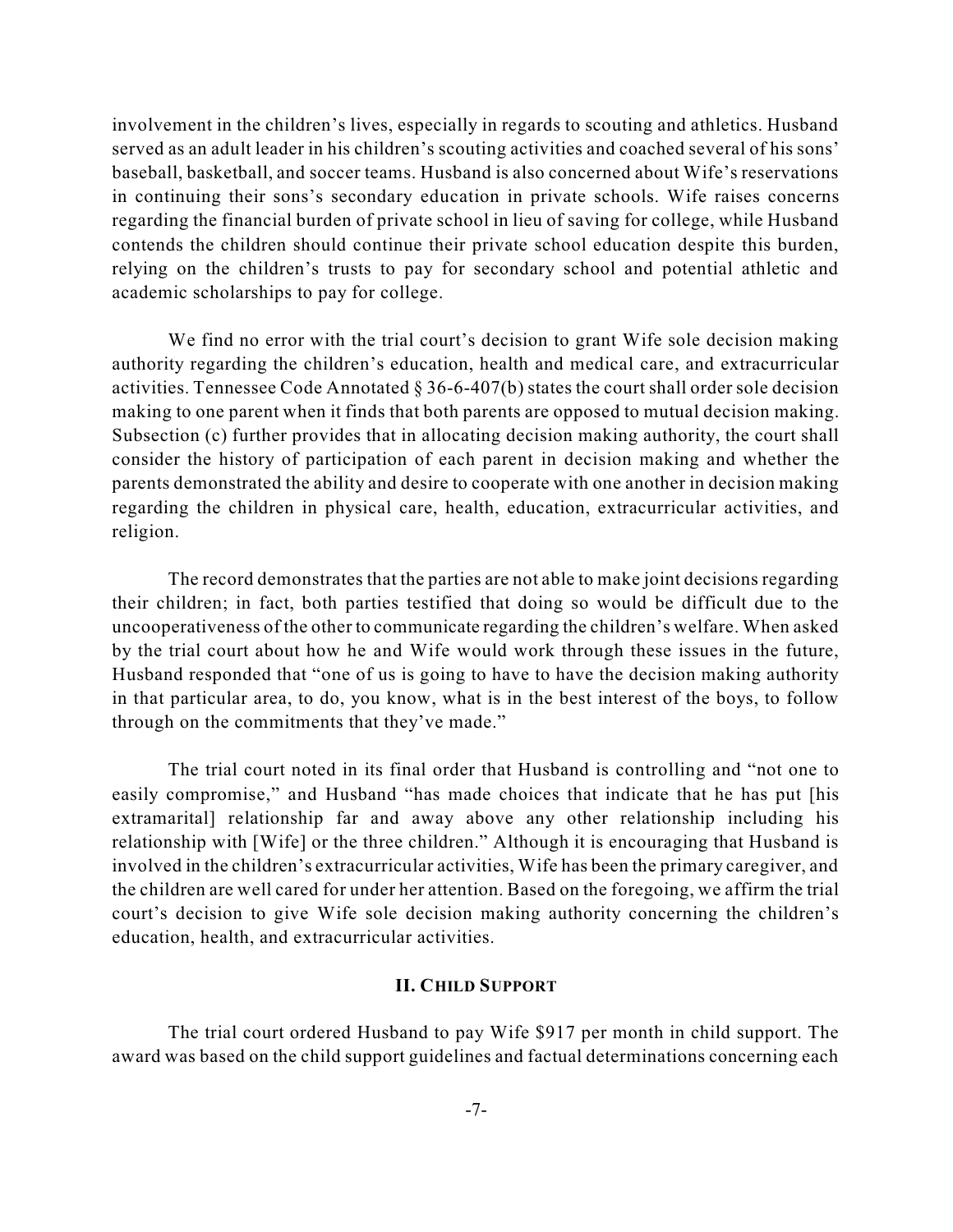spouse's income. The court determined Wife's annual income to be \$71,692 per year, or \$5,974.33 per month, which was based on distributions from the IRA Wife inherited from her father. The court determined Husband's income to be \$168,387.50 per year, or \$14,032.29 per month, which was based on Husband's 2011 income projection statement from his law firm.

Husband contends the trial court erred in computing Wife's income from her IRA and in failing to find Wife voluntarily underemployed or unemployed.

## A. Wife's IRA Income

The trial court's determination of Wife's annual income from her inherited IRA was based upon past distributions<sup>4</sup> and the testimony of Wife's expert, Vic Alexander, a certified public accountant. He calculated the value of the IRA to be \$1,819,591 as of December 31, 2010. Using this value, Mr. Alexander projected the income from the IRA by applying the prevailing twenty-year rate of return on Treasury notes of 3.94%, and multiplying that rate with the IRA value of \$1,819,591.

Husband contends the trial court erred in valuing the IRA at \$1,819,591; he insists the value was \$2,016,092 as of June 8, 2011, which was the amount listed on Wife's Statement of Assets and Liabilities. Based upon this value, Husband insists that Wife's projected income would be \$79,434.02 or \$6,619.50 per month.

The trial court relied on Mr. Alexander's testimony in determining the value of the IRA and Wife's income therefrom. Although Husband presented credible evidence that the value of the IRA was greater and that the income therefrom would be greater, the value assigned by the trial court is within the range of evidence submitted and trial courts have wide discretion in placing a value on assets. *Wallace v. Wallace*, 733 S.W.2d 102, 107 (Tenn. Ct. App. 1987). Moreover, the income to be derived therefrom was based on the testimony of a financial expert. Accordingly, we find no error with the trial court's determination that Wife's income from the IRA would be \$5,974.33 per month.

## B. Voluntary Underemployment or Unemployment

Husband also contends the trial court erred in finding that Wife was not voluntarily underemployed or unemployed.

<sup>&</sup>lt;sup>4</sup>It is undisputed that the IRS rules mandate annual distributions because Wife inherited the IRA.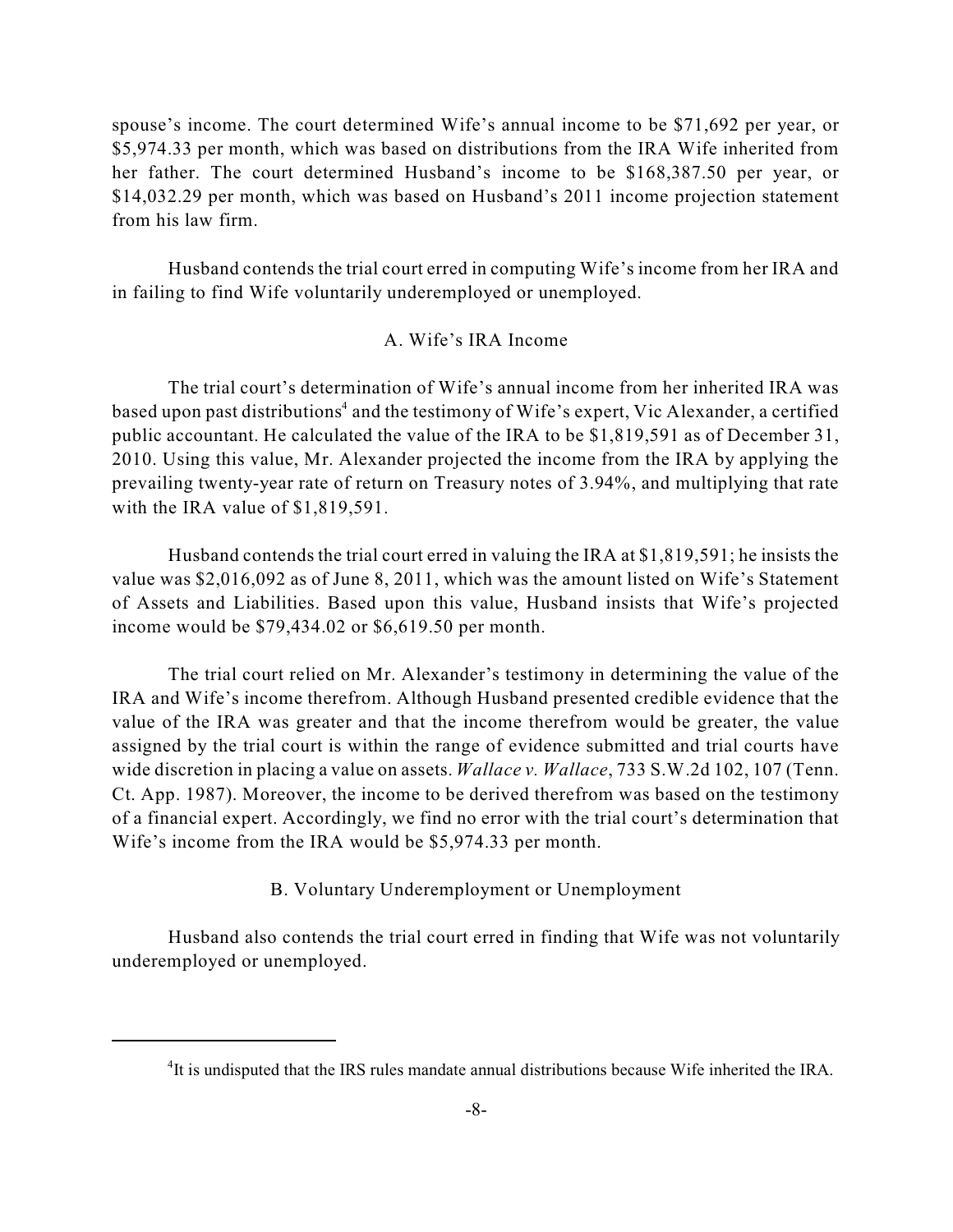The Tennessee Child Support Guidelines allow the court to "[i]mput[e] additional gross income to a parent . . . [i]f a parent has been determined by a tribunal to be willfully and/or voluntarily underemployed or unemployed[.]" Tenn. Comp. R. & Regs. 1240-02-04-  $.04(3)(a)(2)(i)$  (2008). This regulation is designed to prevent parents from avoiding their financial responsibility to their children by unreasonably failing to exercise their earning capacity. *Massey v. Casals*, 315 S.W.3d 788, 795 (Tenn. Ct. App. 2009). Under Tennessee law, there is no presumption that a parent is willfully or voluntarily underemployed or unemployed; to the contrary, the party alleging that a parent is willfully or voluntarily underemployed or unemployed carries the burden of proof. *Brewer v. Brewer*, No. M2005- 02844-COA-R3CV, 2007 WL 3005346, at \*8 (Tenn. Ct. App. Oct. 15, 2007) (citing Tenn. Comp. R. & Regs.1240-2-4-.04(3)(a)(2)(ii) (2007) ("The Guidelines do not presume that any parent is willfully and/or voluntarily under or unemployed."); *Richardson v. Spanos,* 189 S.W.3d 720, 727 (Tenn. Ct. App. 2005)). Determining whether a parent is willfully and voluntarily underemployed or unemployed are questions of fact that require careful considerations of all the attendant circumstances; thus, we shall review the trial court's determination regarding willful and voluntary underemployment or unemployment using Tenn. R. App. P. 13(d) and accord substantial deference to the trial court's decision. *Spanos*, 189 S.W.3d at 726.

The trial court explicitly found that Wife was not voluntarily underemployed or unemployed. In making its determination, the court looked to the factors set forth under Tenn. Comp. R. & Regs.  $1240-02-04-.04(3)(a)(2)(iii)$  that are to be considered when determining whether an individual is voluntarily underemployed or unemployed. Specifically, the trial court relied on the fact that Wife was acting in the role of caretaker for the minor children when the parties were living in an intact family unit, as well as the length of time Wife remained out of the workforce for this purpose. *Id*. The court also noted that Wife has been a full-time stay-at-home caretaker since she left employment in 2001, and the minor children have benefitted from Wife being a full-time caretaker. Based on these and other factors, the trial court did not find Wife to be willfully and voluntarily underemployed or unemployed within the meaning of the Tennessee Child Support Guidelines.

Husband contends that Wife's failure to seek employment while the divorce action was pending constitutes a voluntary act of underemployment or unemployment. Considering Wife's exceptional success in the workplace in the past, we acknowledge that reasonable minds could differ as to whether her failure to pursue employment during the pendency of these proceedings constitutes voluntary underemployment or unemployment; nevertheless, based on the facts in this record, the years Wife has been unemployed, and the ages of the two younger children, who were 13 and 10 years old, respectively, at the time of trial, we are unable to conclude that the evidence preponderates against a finding that Wife is not voluntarily underemployed or unemployed. Thus, we find no error with this determination.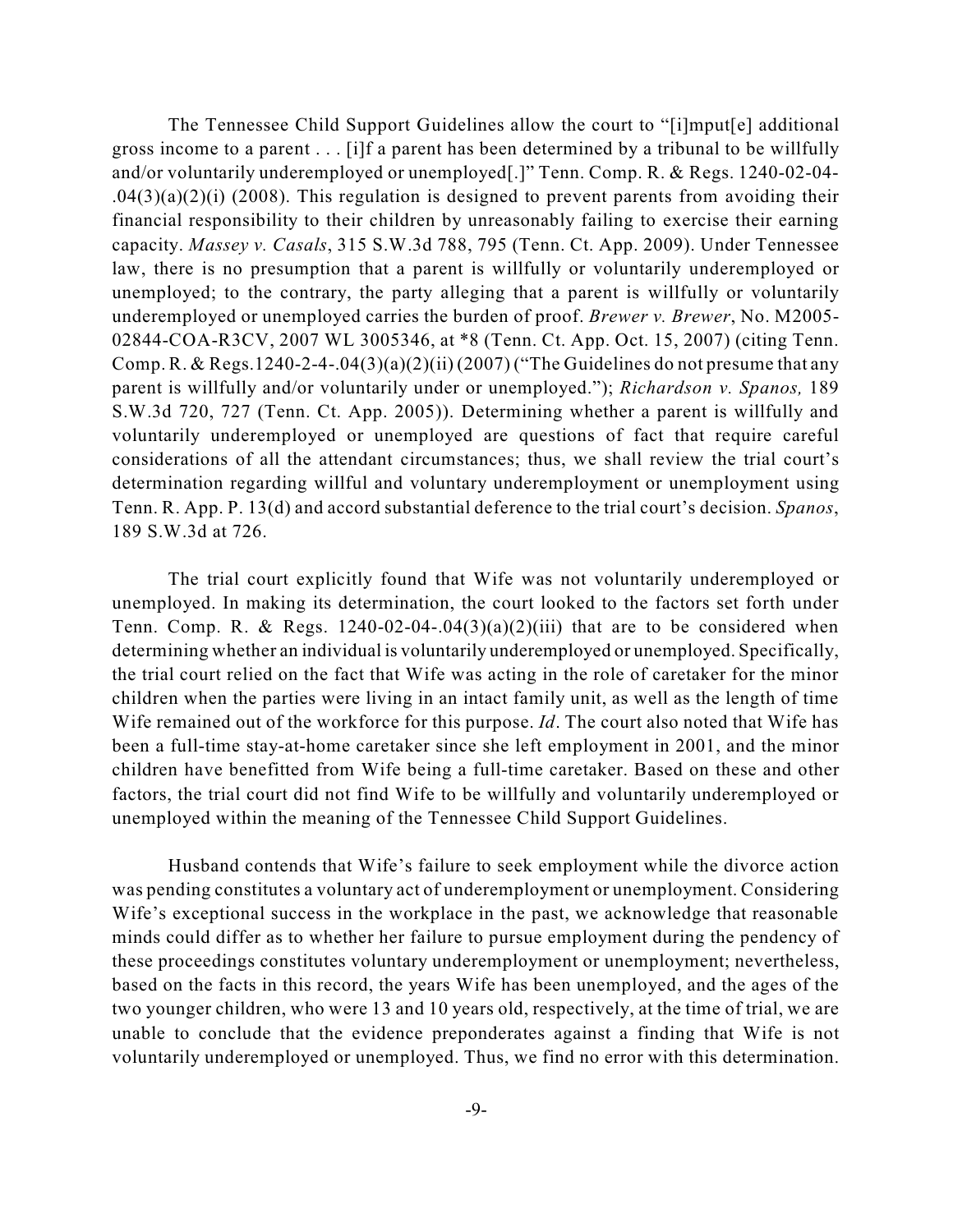Accordingly, there is no basis upon which to impute additional income to Wife for calculating child support.

#### **III. MARITAL PROPERTY**

Husband raises three issues regarding the division of the marital estate. Husband contends the trial court erred in finding he had no marital interest in the Florida condominium. He also contends the court erred in valuing his equity in his law firm and erred by failing to assign more, if not all, of the HELOC debt to Wife. We shall address each issue in turn.

#### A. The Florida Condominium

The trial court found the condominium was neither Wife's separate nor marital property because it was the property of the Elizabeth B. Wheeler Children's Trust. Husband contends the Florida condominium is marital property because it was Wife's separate property, which subsequently transmuted to marital property due to repairs and improvements he personally made to the condominium.<sup>5</sup>

Husband argues that the condominium should be considered marital property because he spent marital funds on furnishings, paint supplies and tools, and he renovated bathrooms, painted, repaired blinds and furniture, and other general maintenance; therefore, he contends that the condominium should be considered marital property. We find this argument unpersuasive because a condition precedent to transmutation is that the property must be considered Wife's separate property; however, the condominium was never Wife's separate property because it belonged to the trust.

The Florida condominium was owned by Wife's father prior to his death in 1998. The Elizabeth B. Wheeler Children's Trust was created in the last will and testament of Wife's father, and it is undisputed that the condominium has been owned by the trust since the death of Wife's father. Wife is the trustee and one of two current beneficiaries of the trust; the other beneficiary is her father's widow, Wife's step-mother. The residuary beneficiaries are the children of Wife and Husband.

<sup>&</sup>lt;sup>5</sup>Separate property can become marital property when its original owner commingles it with marital property. *Langschmidt v. Langschmidt*, 81 S.W.3d 741, 747 (Tenn. 2002). The increase in the value of separate property may be considered marital property if the nonowner spouse contributed substantially to the separate property's preservation and appreciation. Tenn. Code Ann. § 36-4-121(b)(1)(B); *Cohen v. Cohen*, 937 S.W.2d 823, 832-33 (Tenn. 1996).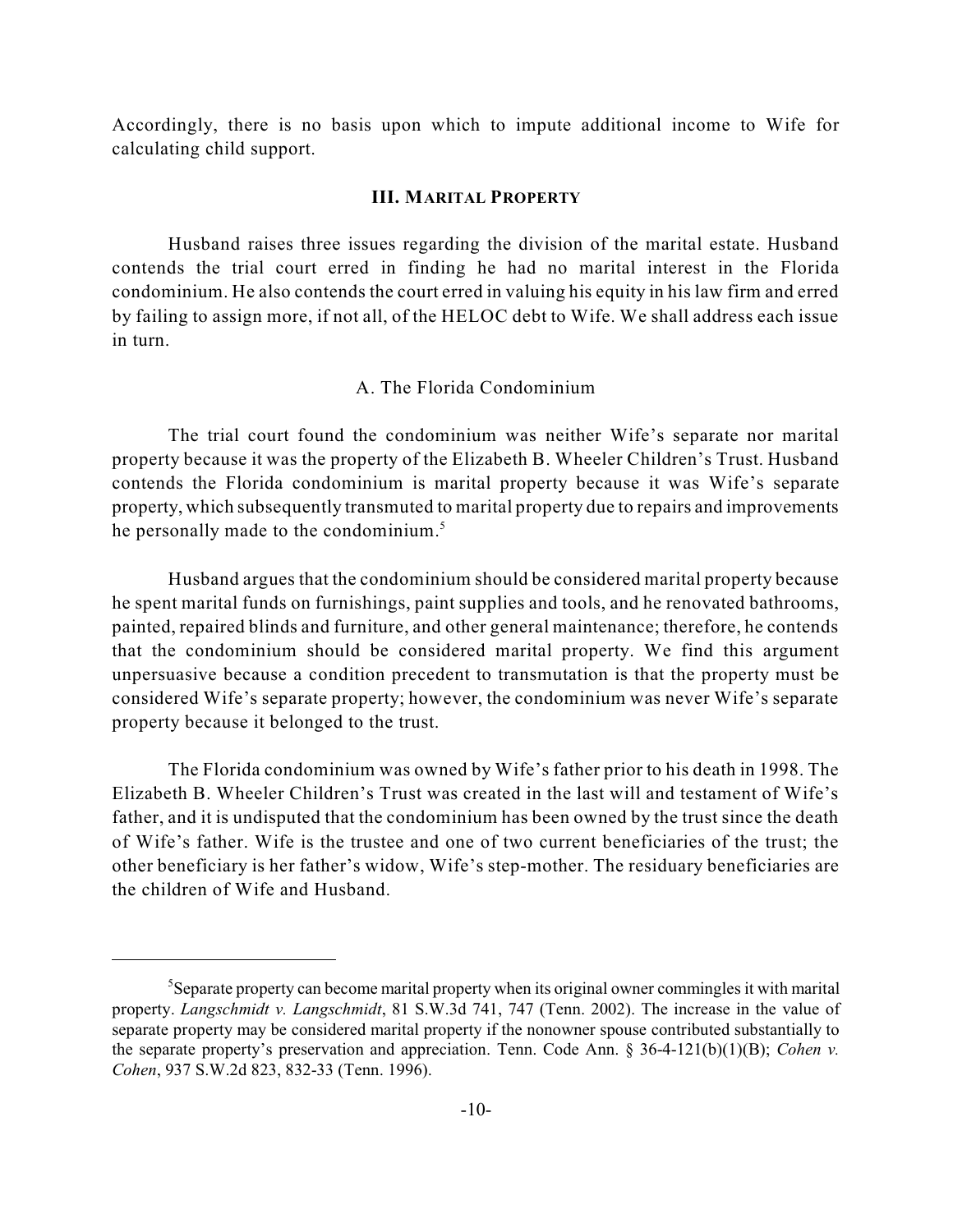Separate property is defined as "[p]roperty acquired by a spouse at any time by gift, bequest, devise or descent," Tenn. Code Ann.  $\S 36-4-121(b)(2)(D)$  (2011), while marital property is defined as "all real and personal property, both tangible and intangible, acquired by either or both spouses during the course of the marriage up to the date of the final divorce hearing, and owned by either or both spouses as of the date of filing of a complaint for divorce[.]" Tenn. Code Ann. § 36-4-121(b)(1)(A) (2011).

According to the record, the condominium was devised to the Elizabeth B. Wheeler Children's Trust, not to Wife, and it remains an asset of that trust. Because Wife did not inherit the condominium, it is not and never has been her separate property. Therefore, it could not transmute to marital property regardless of Husband's efforts to maintain and improve the condominium. We, therefore, affirm the ruling that the condominium is not marital property.

#### B. Husband's Equity in the Law Firm

The trial court valued Husband's equity in his law firm at \$37,192. Husband contends the evidence preponderates against this finding because the trial court made a mistake computing its value, which should have been set at \$31,855. 6

Parties have the burden to provide competent valuation evidence. *Kinard v. Kinard*, 986 S.W.2d 220, 231 (Tenn. Ct. App. 1998). When valuation evidence is conflicting, the court may place a value on the property that is within the range of the values presented. *See Watters v. Watters*, 959 S.W.2d 585, 589 (Tenn. Ct. App. 1997). Decisions regarding the value of marital property are questions of fact; thus, they are not second-guessed on appeal unless they are not supported by a preponderance of the evidence. *Kinard*, 986 S.W.2d at 231.

In dividing the marital property, the trial court awarded Husband the entirety of his ownership interest in Cornelius & Collins and computed the value to be \$37,192. The trial court relied on Wife's expert witness, Mr. Alexander, whose opinion was based, in part, on financials provided to him and on the law firm's Partnership Agreement, which stated that a partner of Husband's tenure "shall be entitled to receive 35% of the gross receipts from such partner's accrued billable time as, when and if it is collected by the firm."

<sup>&</sup>lt;sup>6</sup>The trial court awarded Husband his ownership interest in Cornelius & Collins, which is not challenged on appeal. Only the value assigned is at issue; this is because, Husband contends, it affected the overall division of marital property.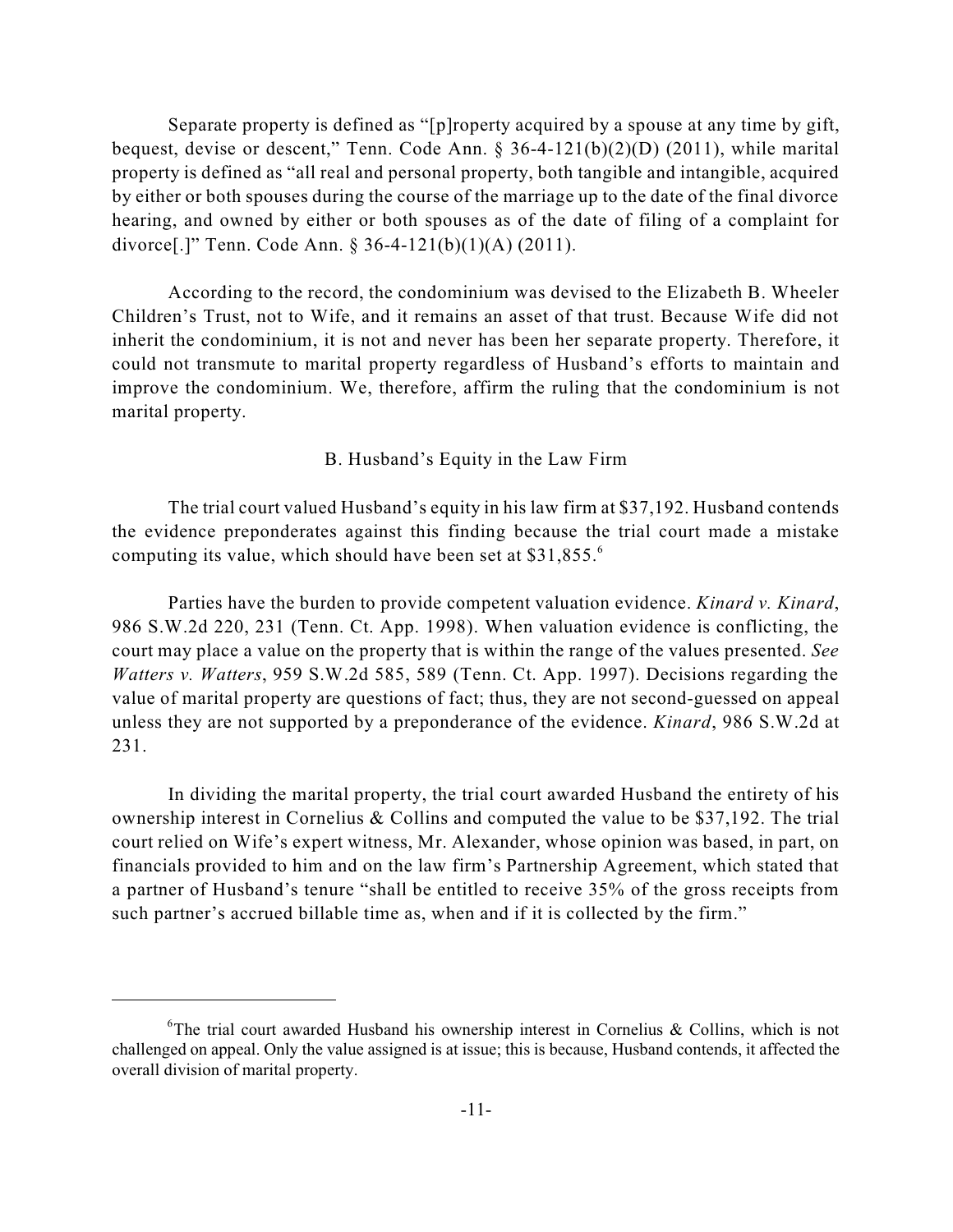Mr. Alexander opined that Husband had unpaid invoices totaling \$36,856 and work in process totaling \$69,407, which amounted to \$106,263. He then calculated 35% of the total, which set the value of Husband's interest at \$37,192.23. This value was adopted by the trial court and awarded to Husband as part of the division of the marital estate.

Husband contends that \$15,248 of the total sum Mr. Alexander utilized should not have been considered because it is regarded as administrative costs from which he is not entitled to compensation. Husband testified that he was not entitled to compensation from the firm for these expenses. In addition, Thomas Carlton, the senior member of the firm, testified that these are not collectible fees. Furthermore, the information relied upon by Mr. Alexander expressly states that \$15,248 relates to "administrative time and expenses, client development, time and expense related to keeping existing clients, recruiting, time and expense interviewing and courting potential candidates, and potential nonbillable time and expense for each items not for the firm."

Mr. Alexander acknowledged that if the work in process was attributable to administrative costs, then those fees would be outside of what Husband would be entitled under the partnership agreement. Further, Mr. Alexander stated that if that amount is not an account receivable, then Husband's partnership interest would be reduced from \$37,192 to \$31,855.09.

Based on the undisputed testimony of Mr. Carlton, that of Mr. Alexander and the financial records he relied upon, we find that the evidence preponderates against the trial court's valuation of Husband's interest. As Mr. Alexander conceded, Husband's interest should be reduced to \$31,855.09 because \$15,248 of the sum should not have been considered in valuing Husband's equity in the law firm. Therefore, the correct value of Husband's equity in his law firm is \$31,855.09.

The foregoing notwithstanding, and although we have agreed with Husband as to the value of his equity in the law firm, Husband was awarded the equity in his law firm and the difference in value is insignificant to the division of the marital estate; moreover, it does not make the division of the marital assets inequitable. Accordingly, we see no reason for the trial court to reconsider the division of the marital estate.

## C. Allocation of Debt: The Home Equity Line of Credit (HELOC)

At the time of trial, the HELOC debt was approximately \$335,000. The trial court ruled that the spouses would be equally liable for the debt and ordered the debt be paid from the proceeds of the sale of the marital residence. The court also ruled that Wife could continue to borrow against the HELOC until the marital residence was sold, but only to the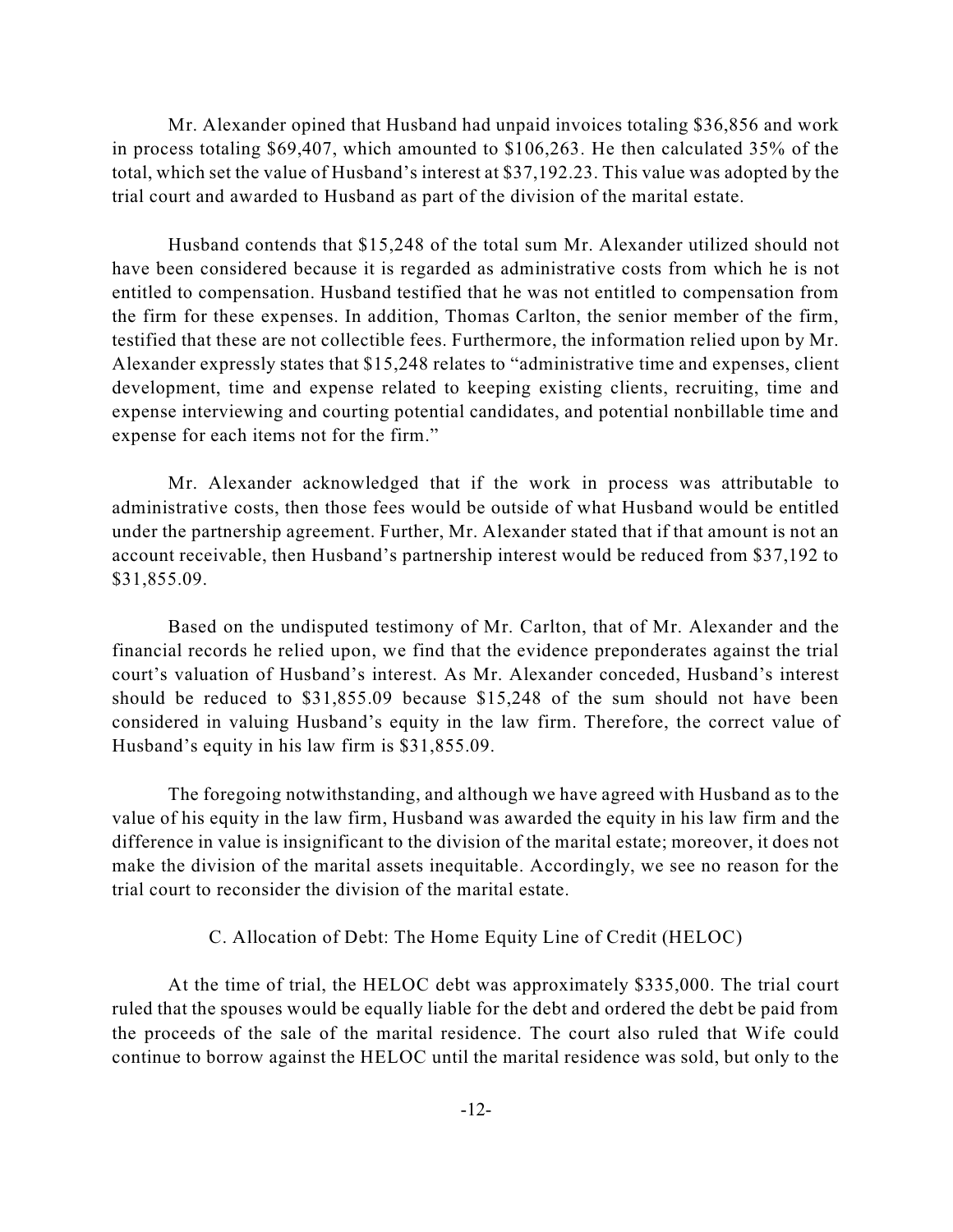extent necessary to pay the mortgage, insurance, and property taxes. Husband contends the court erred in not holding Wife liable for the entire HELOC debt or, alternatively, more than fifty percent of the debt.

The parties opened the HELOC in the fall of 2007 when they purchased their present marital residence. The purpose for opening the HELOC is disputed. Wife claims it was to cover any shortfalls in income created by her unemployment, while Husband insists the HELOC was to be used solely for home improvement purposes. In any case, as of June 2009, the month prior to the revelation that Husband was having an extramarital affair, the HELOC debt totaled \$98,941. After learning of Husband's indiscretions, Wife stopped depositing the IRA distributions she received into the family account and proceeded to borrow greater sums from the HELOC on a more frequent basis to pay a variety of personal, family, and household expenses. During the sixteen month period from June 2009 until the *pendente lite* agreed order was entered in October 2010, the debt owing on the HELOC increased by \$200,000, approximately \$12,000 per month, from \$98,941 to \$300,518.

The rate at which the HELOC debt increased per month dropped dramatically with the entry of the October 2010 *pendente lite* order that expressly restricted Wife's future use of the HELOC to paying the mortgage, insurance, and property taxes on the marital residence. Over the next year, from the entry of the *pendente lite* order until the end of the trial in October 2011, the monthly draws were less than \$5,000 per month and the HELOC debt increased by approximately \$35,000 to \$335,000.

The trial court found the HELOC was used for the benefit of the family, to support the family's life style, which often exceeded their income. This finding was based, in part, on Wife's testimony that she applied distributions from her inherited IRA to contribute to the family's income; however, when the economy caused a reduction in the distributions to her, she turned to the HELOC to cover any financial shortfall to pay the family's bills, including credit cards, household expenses, school, mortgage and HELOC, and insurance on the marital home. With regard to the dispute as to whether Husband and Wife had an agreement that any gap between his income and the family's expenses was to be funded from Wife's separate assets and income, particularly income from the IRA she inherited, the trial court gave greater weight to the testimony of Wife than Husband. The court found that Wife never agreed to use her IRA income to routinely pay the family's expenses.

Based upon the above, and other testimony, the trial court ordered that the HELOC debt be paid from the gross proceeds of the sale of the marital residence and that the net proceeds be divided equally between the parties. Because each spouse would receive one-half of the net proceeds from the sale of the marital residence, the result of this ruling caused the parties to share the HELOC debt equally.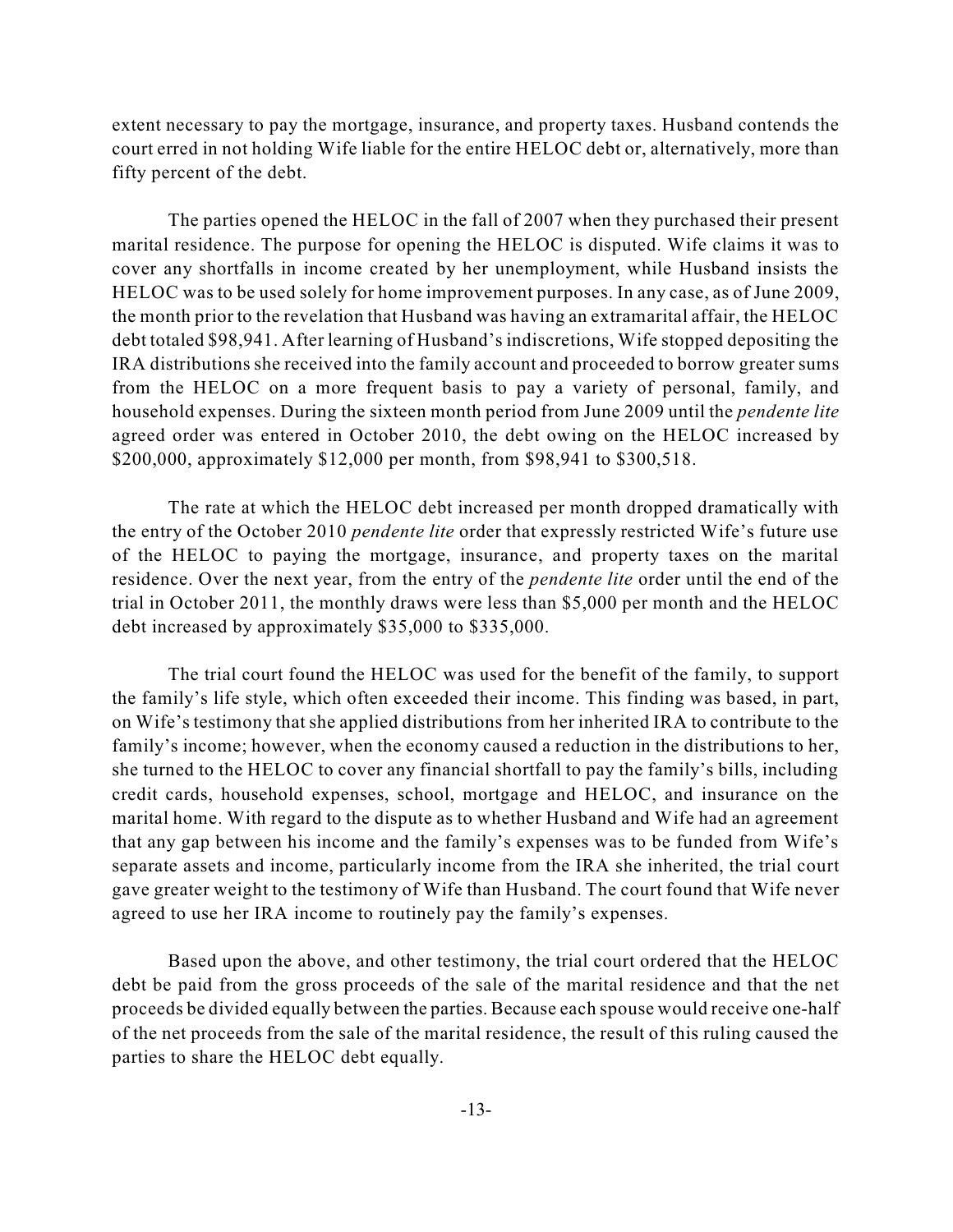The division of the marital estate includes not only dividing the marital assets but allocating the marital debt. *Alford v. Alford,* 120 S.W.3d 810, 813 (Tenn. 2003) (citing *Cutsinger v. Cutsinger,* 917 S.W.2d 238, 243 (Tenn. Ct. App. 1995); *Mondelli v. Howard*, 780 S.W.2d 769, 773(Tenn. Ct. App. 1989)). "'[M]arital debts' are all debts incurred *by either or both spouses* during the course of the marriage up to the date of the final divorce hearing." *Id.* (emphasis added). Thus, an examination of the manner in which a trial court divided the marital property must take into consideration how the trial court allocated the marital debt. *Owens v. Owens*, 241 S.W.3d 478, 490 (Tenn. Ct. App. 2007).

In determining the equitable distribution of marital debt, our Supreme Court has established the following guidelines: (1) the debt's purpose; (2) which party incurred the debt; (3) which party benefitted from incurring the debt; and (4) which party is best able to repay the debt. *Alford*, 120 S.W.3d at 813 (citing *Mondelli*, 780 S.W.2d at 773). "A careful application of these factors will insure the fairest possible allocation of debt. It will also protect the spouse who did not incur the debt from bearing responsibility for debts that are the result of personal excesses of the other spouse." *Id*. at 814.

The first factor is the debt's purpose and it is undisputed the parties opened the account for the purpose of paying for improvements to their new home; while it is disputed whether it was also to be used to supplement the family income, this is what occurred.

As for the second factor, who incurred the debt, it is undisputed that Wife handled all of the family's finances, that she paid the family's bills, and that she decided whether to draw from the HELOC and, if so, how much and when. Thus, Wife incurred the HELOC debt.

Regarding the third factor, the party that benefitted from incurring the debt, the trial court found that both spouses benefitted, due in part to the fact the HELOC was used to supplement deficiencies in the family's income since 2007. Wife testified, and the trial court found, that the HELOC debt was used to pay for family expenses, the mortgage, insurance, and taxes, among a variety of other things. Husband testified that he was aware Wife had previously used some of her separate assets to support the family's lifestyle in addition to his income; however, he insists he was unaware that the HELOC was being used to supplement their lifestyle. The record reveals that both parties contributed to the family's expenses, and, thus, the expanding debt. Credit card statements introduced into evidence support the trial court's finding that the HELOC was used to pay for family expenses. In fact, Husband and Wife continued to live together during the time Husband alleges Wife went on an "out of control spending spree." Husband did not move out until May 2010, almost a year after Wife filed her Complaint for Legal Separation, and the time during which Husband alleges Wife should be responsible for the debt. Moreover, Husband had charging privileges to one of the two credit cards during this time until the October 2010 *pendente lite* order was entered.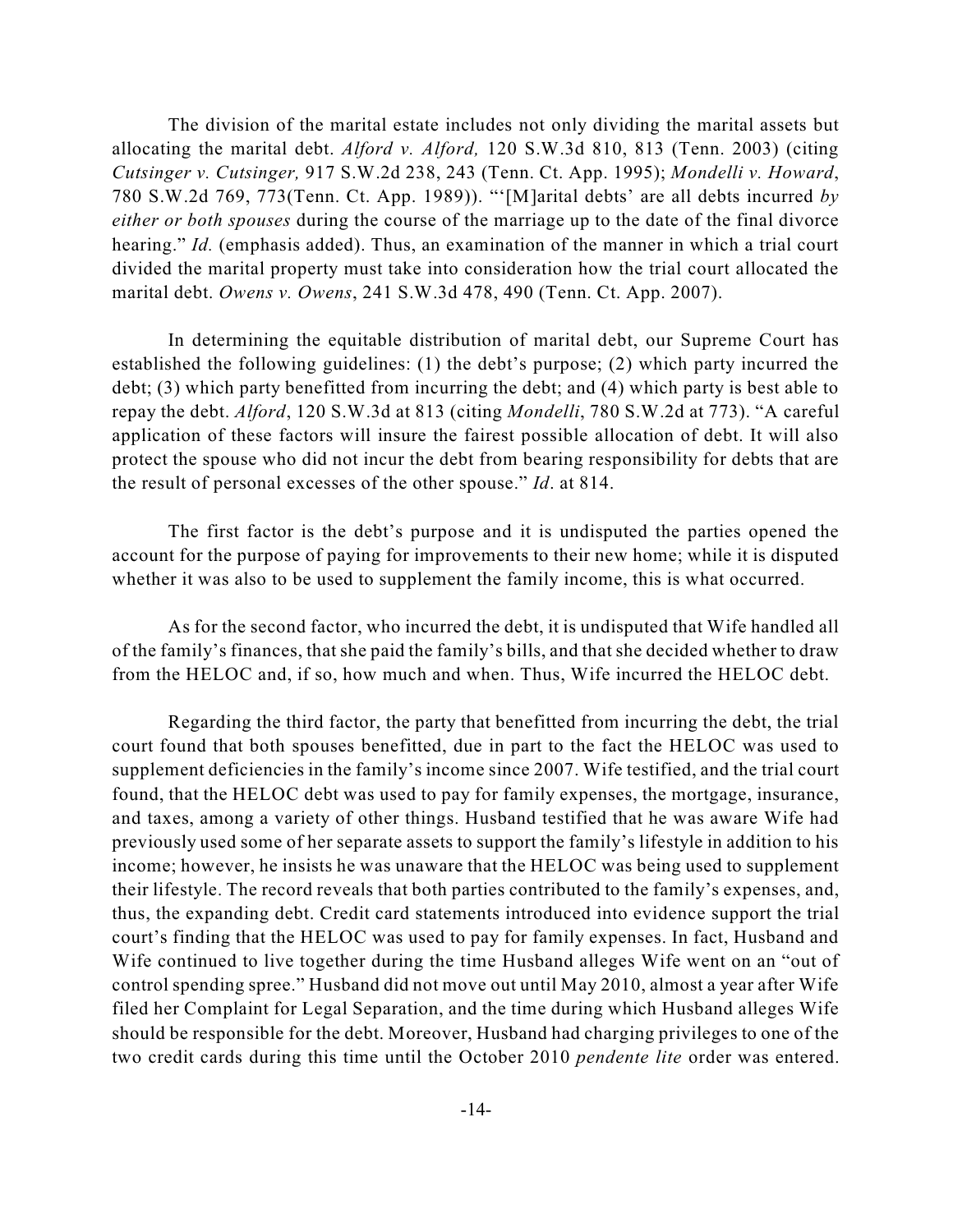Husband used the joint credit card when he took trips to Las Vegas and Ohio in 2009 with one of his sons for a baseball tournament. He also used the credit card to purchase thousands of dollars of sporting equipment for the children or himself. Wife also used the credit cards for her benefit and that of the children. The monthly expenses as shown by the credit card statements for 2009 through 2011 did not show a substantial change before or during the trial, but they clearly revealed the family enjoyed a very comfortable lifestyle, unfortunately, one beyond Husband's means. Based upon the above, the evidence does not preponderate against the trial court's finding that both spouses and the family benefitted from incurring the HELOC debt.

As for the final factor, the court found that both parties are able to repay an equal share of this debt because, *inter alia*, they have equity in the residence that is sufficient to pay this debt, Wife has income and substantial separate assets with which to pay the debt, in excess of \$1,800,000, and Husband testified that he should be able to earn a higher income once the divorce is over.

We acknowledge that reasonable minds could differ as to whether Wife's prior actions of depositing all of her IRA income into the family bank account evidenced an agreement that both of the spouse's income would be used to pay the family's bills; nevertheless, we are unable to conclude that the evidence preponderates against the trial court's findings as to the four factors identified above. Therefore, we affirm the holding that both spouses are equally liable for the HELOC debt.

### **IV.** *PENDENTE LITE* **SUPPORT AND ALIMONY**

Husband contends the trial court erred in failing to reduce his *pendente lite* obligation because the evidence preponderates against the trial court's finding that he had the ability to pay \$7,000 per month pending trial. He also contends the court erred by ordering him to continue paying Wife \$7,000 per month indefinitely until the sale of the marital residence. Further, he contends Wife is not the economically disadvantaged spouse; thus, the court erred in awarding her transitional alimony in the amount of \$3,600 per month for a term of 48 months.

Husband also contends these awards are exacerbated by the fact that the trial court granted Wife permission to indefinitely use the HELOC to make payments on the mortgage, taxes, and insurance of the marital home (which totals approximately \$5,000 per month) until the residence is sold, at which time the HELOC would be paid from the proceeds of the sale.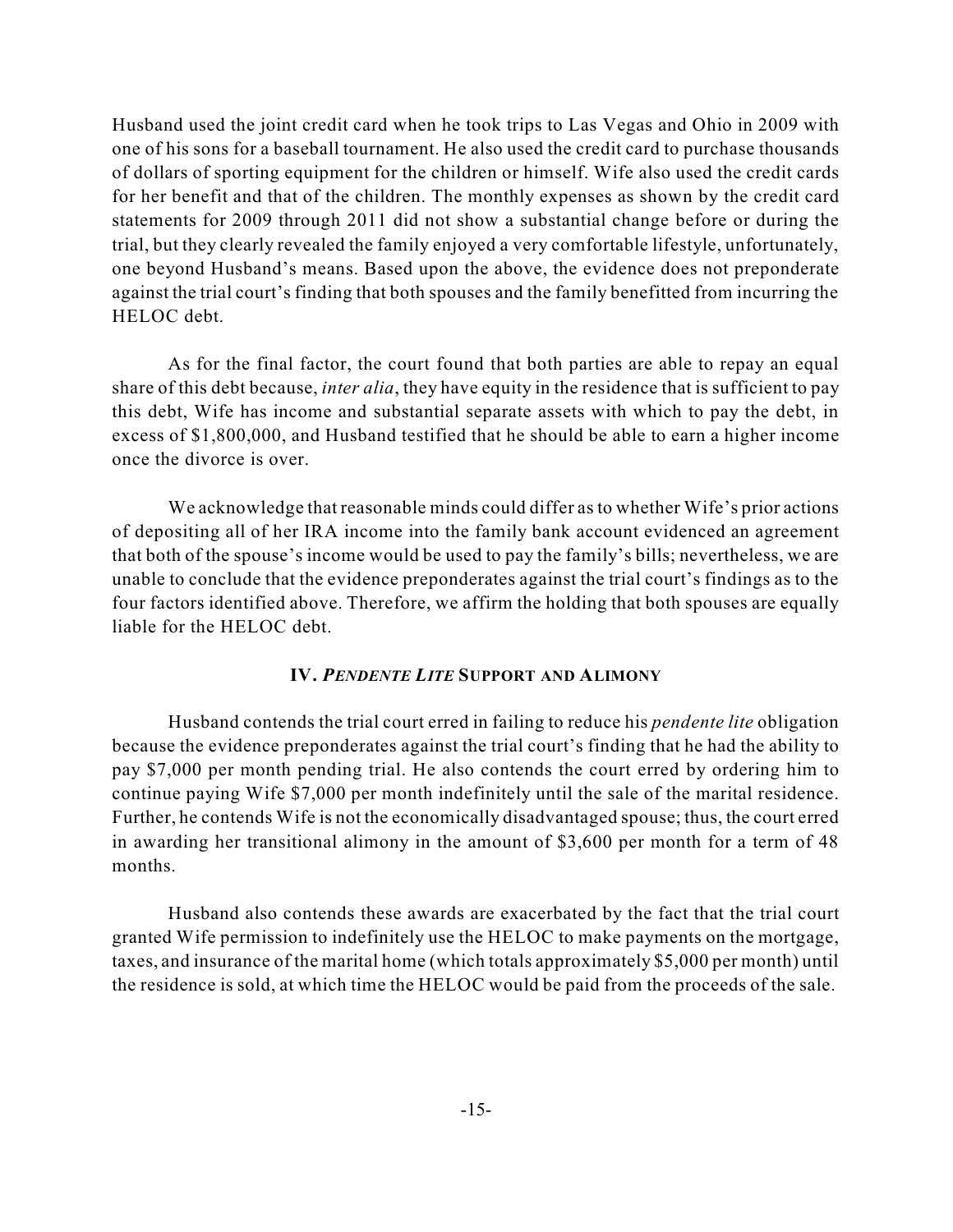We begin our analysis with the issue of *pendente lite* support, and the recognition that a party may seek modification of a *pendente lite* order pending a final hearing. *See State ex rel. Jackson v. Jackson*, No. M2006-00598-COA-R3-CV, 2008 WL 820495, at \*4-5 (Tenn. Ct. App. Mar. 26, 2008).

#### A. *Pendente Lite* Support

For eleven months following the commencement of this action, Husband continued to reside in the marital residence; during this entire time he voluntarily submitted his income checks from the law firm to Wife, who then deposited them into the family checking account. He moved out in May 2010 when Wife amended her complaint to seek a divorce, and the last deposit to the family checking account was made on May 14, 2010. For the month of June 2010, it is undisputed that Husband gave Wife \$9,000, which she deposited and used to pay the family's expenses. Husband made no other substantial contributions until the entry of the October 2010 agreed order which set *pendente lite* support at \$7,000 per month. The trial court approved the agreed order but heard no evidence and made no findings as to Husband's ability to pay that amount or the family's needs.

Husband filed the first of two motions to reduce the amount of *pendente lite* support in February 2011, four months after the order went into effect. The grounds for his motion were that he could no longer afford to make the sizeable support payment due in part to a reduction in his income. More specifically, he contended that he entered into the agreed order immediately following the receipt of \$65,000 from the MFS account (Wife received a similar distribution from the joint account), and he believed the divorce proceedings would be completed within a few months; because it had not, he had exhausted those funds and his income was insufficient to pay support of \$7,000 per month. The trial court refused to consider the motion, explaining it did not consider motions to modify agreed *pendente lite* orders until trial; however, the court stated it would take the motion into consideration as evidence was introduced at trial and decide whether to make any modification when making other financial decisions.

Husband renewed his motion to reduce *pendente lite* support in April 2011; itsuffered the same fate as the first motion.

The case was tried over twelve days and concluded in October 2011 at which time the court took all issues under advisement. In the Final Decree of Divorce entered on April 2, 2012, the trial court denied Husband's request for modification of *pendente lite* support, finding that Husband always had the ability to pay his support obligation and that Husband's decrease in income was "the result of his lack of production in terms of billable hours" at his law firm. The trial court also found that Husband made several large purchases for himself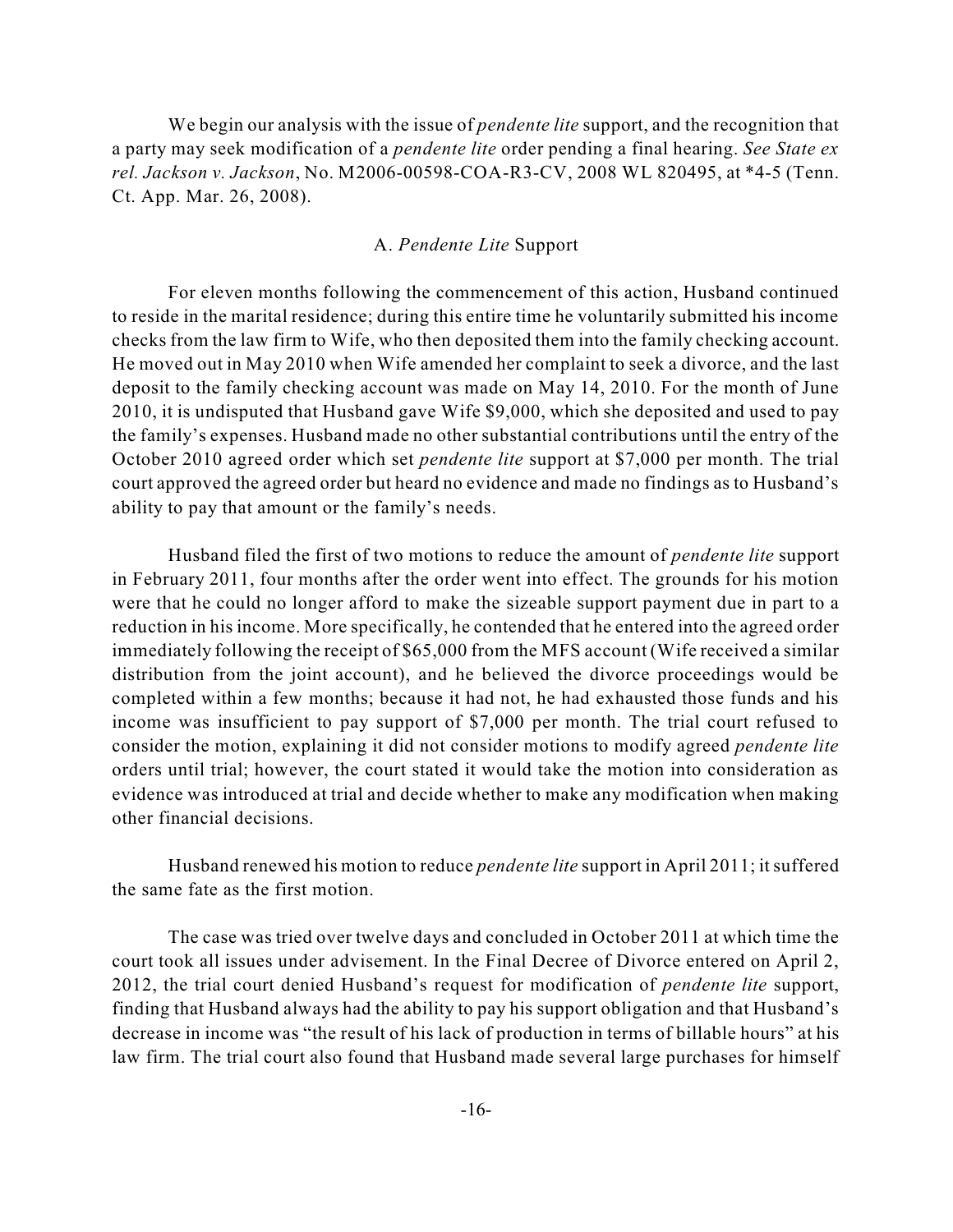while the divorce was pending, including a "2009 GMC Sierra truck, a Tracker fishing boat, and sapphire and diamond earrings and pendant, which [Husband] intended as a gift for his girlfriend."

On appeal, Husband contends the evidence preponderates against the trial court's finding that he could have produced more billable hours in order to pay the support obligation. In furtherance of this argument, Husband relies on a statement of his billable hours for the years 2001 through June 17, 2011. Husband contends his hours had not declined from the time of entry of the Agreed Order until he filed his first motion to modify five months later. However, the record shows that Husband's billable hours had decreased considerably from 2009, the year the divorce action was commenced. For the firm's fiscal year of 2008, the year prior to the divorce action, Husband's billable hours were 1,192.4. For 2009, when the divorce action was filed, his billable hours were 1,249.1; for 2010, his billable hours decreased dramatically to  $699.7$ .<sup>7</sup> Husband argues that these decreases were attributable to the stress of the divorce, and the additional time he had put into the divorce litigation.

Although Husband testified that he devoted several hours to the divorce action, cell phone records show he spent many hours on the phone with his paramour during work hours, causing the family's cell phone bill to increase significantly; he also admitted frequently leaving work to visit his paramour. Mr. Carlton, the senior partner at Husband's law firm, testified that Husband's billable hours decreased substantially over the last two years.

Husband also contends that his purchases of a boat, a truck, and jewelry for his paramour during the divorce proceedings are notsufficient to support the trial court's finding that he had the ability to pay the \$7,000 *pendente lite* support obligation. Husband purchased a fishing boat for \$15,000 in June 2010, despite having two other boats, as well as a diamond and sapphire necklace for \$3,000. He also purchased a used truck in December 2010 for \$30,000, for which he made a \$5,000 down payment and now pays almost \$400 a month. Husband argues that these purchases had no effect on his ability to pay the support obligation in October 2010, because the items were purchased before the agreement and entry of the Agreed Order. The trial court disagreed.

Considering the foregoing and other evidence in the record, we have determined the evidence does not preponderate against the trial court's finding that Husband's reduction in income was the result of his lack of production of billable hours at the law firm and that his

 $7$ From 2001 to 2003, Husband's billable hours ranged from 1,807 to 1,610 per year; from 2004 to 2006 they averaged approximately 1,325 billable hours a year; and he billed 1,570 hours in 2007. Husband's most recent report revealed billable hours of 571 for the period from December 2010 until June 2011.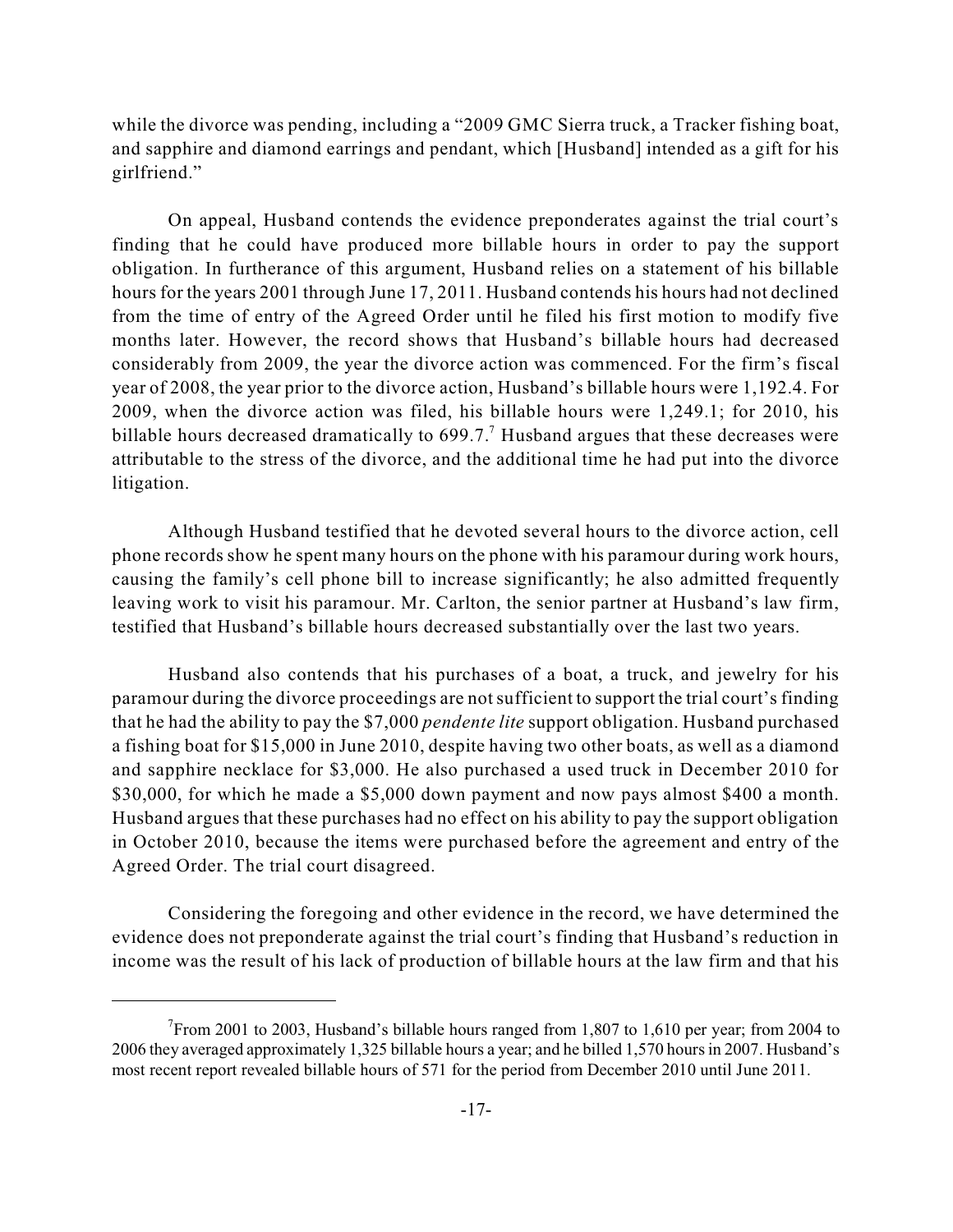expenditures for a new boat, a truck, and jewelry for his paramour evidence an ability to pay *pendente lite* support of \$7,000 per month.

Finding no error with the decision to not modify the *pendente lite* order as it pertained to Husband'ssupport obligation *pending the conclusion of the divorce proceeding*; we affirm the judgment of the denial of Husband's motions to reduce *pendente lite* support.

## B. Alimony

The trial court ordered Husband to pay two separate awards of post-divorce support: one for an indefinite period and one for a specific term of 48 months. The court ordered Husband to pay \$7,000 per month to Wife until the sale of the marital residence at which time Husband was ordered to commence paying transitional alimony of \$3,600 per month for an additional 48 months. The trial court also granted Wife permission to continue using the HELOC to make payments on the mortgage, taxes, and insurance of the marital home until the residence was sold, at which time the HELOC would be paid from the proceeds of the sale.

Husband contends these awards were error because Wife is not the economically disadvantaged spouse; he specifically asserts the trial court made no finding that Wife was the economically disadvantaged spouse. Alternatively, Husband contends the two postdivorce awards are excessive in that they exceed both his ability to pay and Wife's needs.

Trial courts are afforded wide discretion in determining whether there is a need for spousal support, and if so, the nature, amount, and duration of the award. *Gonsewski v. Gonsewski*, 350 S.W.3d 99, 105 (Tenn. 2011) (citing *Bratton v. Bratton*, 136 S.W.3d 595, 605 (Tenn. 2004); *Burlew v. Burlew*, 40 S.W.3d 465, 470 (Tenn. 2001); *Crabtree v. Crabtree*, 16 S.W.3d 356, 360 (Tenn. 2000)). Transitional alimony is appropriate "when a court finds that rehabilitation is not required but that the economically disadvantaged spouse needs financial assistance in adjusting to the economic consequences of the divorce." *Id.* at 109 (citing Tenn. Code Ann. § 36-5-121(d)(4), (g)(1); *Riggs v. Riggs*, 250 S.W.3d 453, 456 n. 5 (Tenn. Ct. App. 2007)). This type of alimony "is designed to aid a spouse who already possesses the capacity for self-sufficiency but needs financial assistance in adjusting to the economic consequences of establishing and maintaining a household without the benefit of the other spouse's income." *Id*. As such, this type of alimony is a form of short-term support. *Id.*

When determining whether to award alimony and the "nature, amount, length, and manner of payments," courts are required to consider the factors set forth at Tennessee Code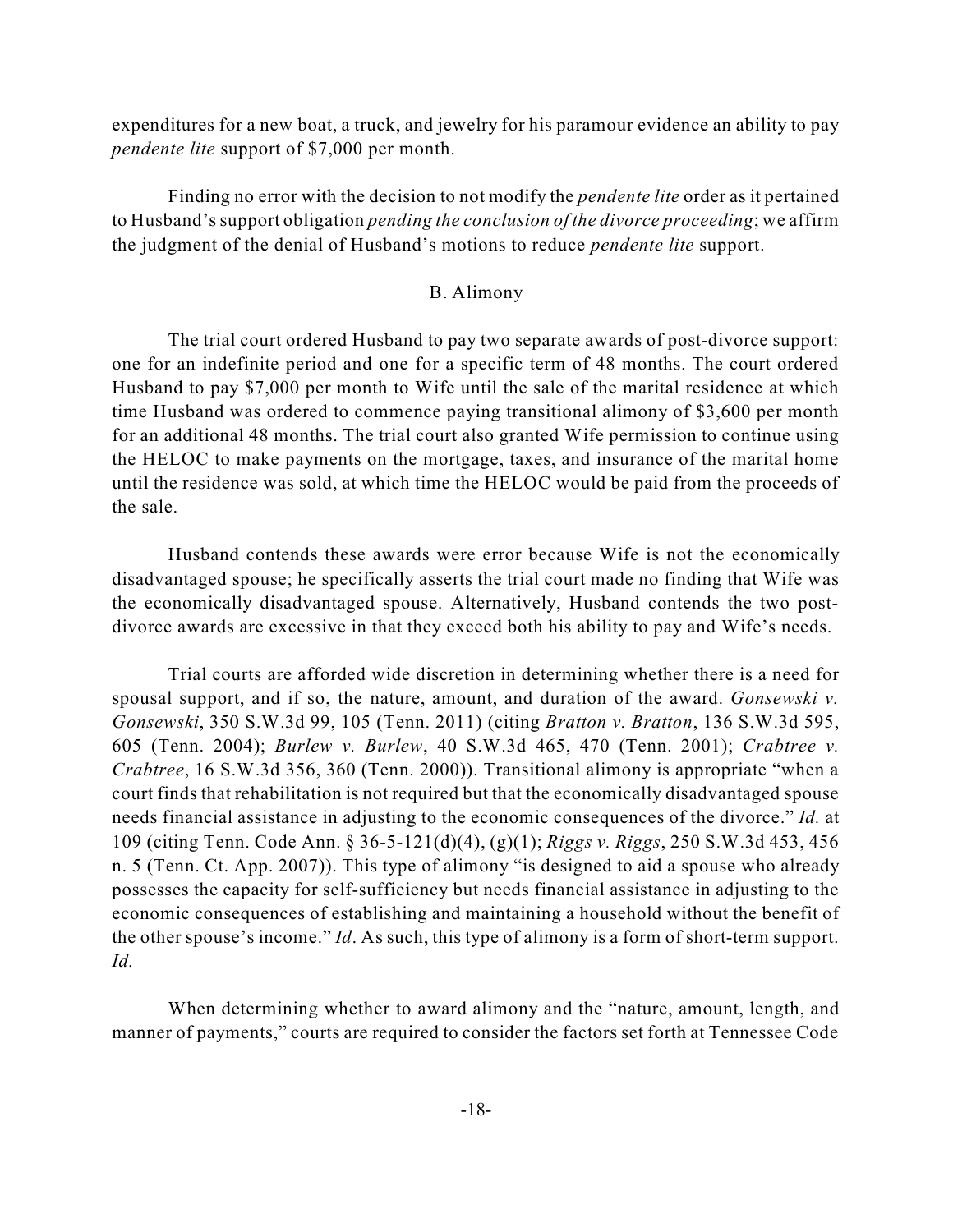Annotated § 36-5-121(i).<sup>8</sup> *Id*. However, the two most important factors to consider are the disadvantaged spouse's need and the obligor spouse's ability to pay. *Id.* at 110 (citing *Riggs*, 250 S.W.3d at 457; *Bratton*, 136 S.W.3d at 605; *Robertson v. Robertson,* 76 S.W.3d 337, 342 (Tenn. 2002); *Burlew*, 40 S.W.3d at 470). But, if a court finds that a spouse is not "economically disadvantaged" or in need of additional support, then "that spouse is not entitled to support and our inquiry goes no further." *Tait v. Tait*, 207 S.W.3d 270, 276 (Tenn. Ct. App. 2006) (citing *Echols v. Echols*, No. E1999-00619-COA-R3-CV, 2000 WL 688589, at \*7 (Tenn. Ct. App. May 30, 2000); *Aaron v. Aaron*, 909 S.W.2d 408, 410 (Tenn.1995) (stating that "the real need of the spouse seeking the support is the single most important factor" when determining whether to award alimony).

On appeal, this Court may not substitute its judgment for that of the trial court; rather, it should presume that the trial court's alimony decision is correct and review the evidence in the light most favorable to that decision. *Gonsewski*, 350 S.W.3d at 105-06 (citing *Wright ex rel. Wright v. Wright*, 337 S.W.3d 166, 176 (Tenn. 2011); *Henderson v. SAIA, Inc.*, 318 S.W.3d 328, 335 (Tenn. 2010)). The deference given to trial court decisions regarding spousal support follows from the recognition that such decisions are "factually driven" and involve "the careful balancing of many factors." *Id.* at 105 (citing *Kinard*, 986 S.W.2d at 235). We review awards of alimony under an abuse of discretion standard, and a trial court abuses its discretion only when its ruling "causes an injustice by applying an incorrect legal standard, reaches an illogical result, resolves the case on a clearly erroneous assessment of the evidence, or relies on reasoning that causes an injustice." *Id.* (citing *Wright*, 337 S.W.3d at 176; *Henderson*, 318 S.W.3d at 335).

The trial court ordered Husband to pay support to Wife of \$7,000 per month until the sale of the marital residence. The court additionally held Husband responsible for one-half of any increases in the HELOC debt, which was estimated to increase by \$5,000 per month until the sale of the marital residence. These two rulings imposed on Husband an indefinite obligation of \$9,500 per month. In addition to these two obligations, the trial court ordered him to pay transitional alimony of \$3,600 per month for an additional 48 months upon the sale of the marital residence. Based upon the above rulings, and assuming for example that the house is sold in one year following the divorce, Husband would be responsible for \$84,000 of indefinite post-divorce support, \$30,000 for his half of the increased HELOC

 ${}^8$ These factors include, but are not limited to, the relative earning capacity, obligations, needs, and financial resources of each party, the relative education and training of each party, duration of the marriage, the age, mental condition and physical condition of each party, the separate assets of each party, provisions made with regard to the marital property, the standard of living of the parties established during the marriage, the extent to which each party has made such tangible and intangible contributions to the marriage, the relative fault of the parties, and such other factors as are necessary to consider the equities between the parties. *See* Tenn. Code Ann. § 36-5-121(i).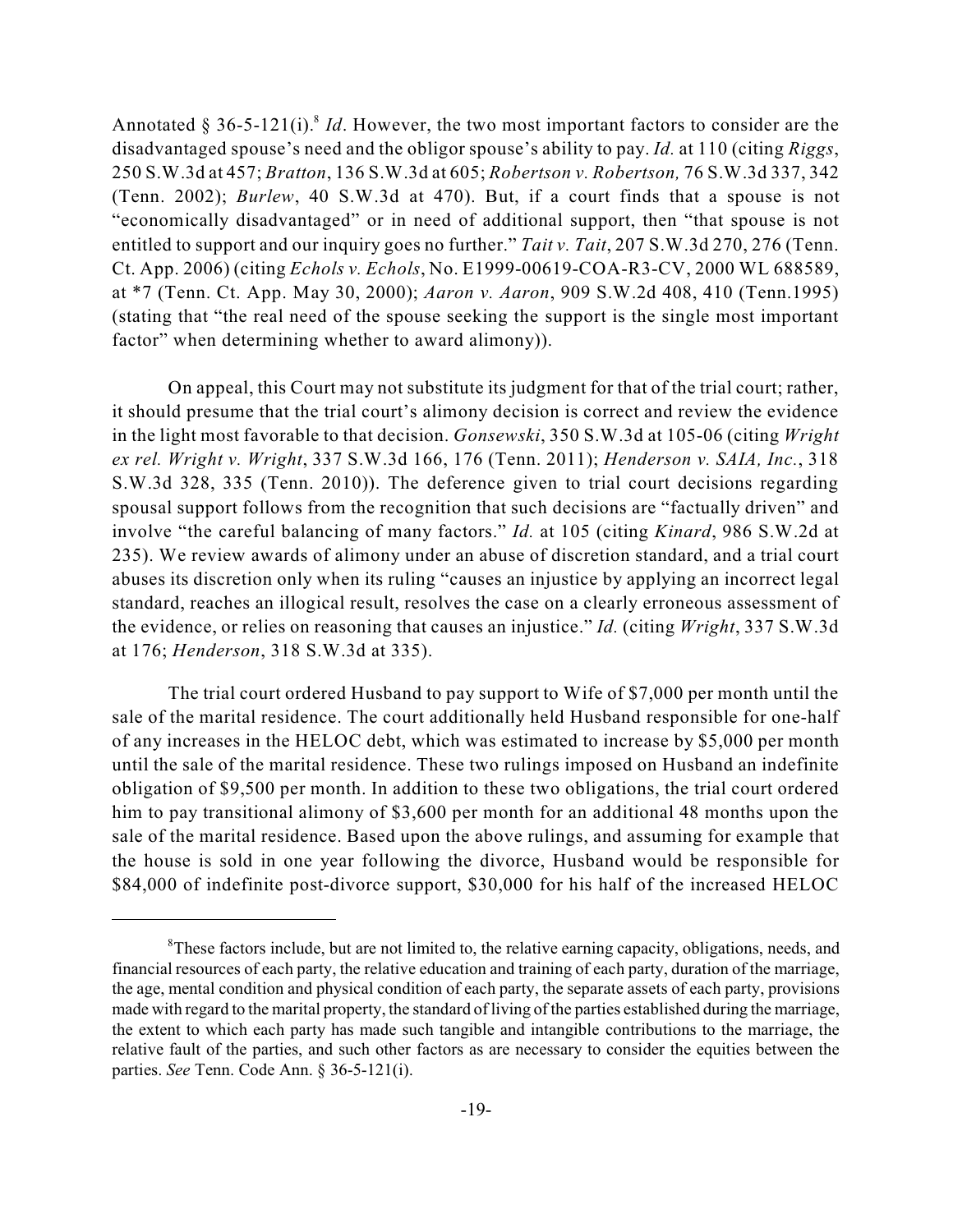debt, and \$172,800 for 48 months of transitional alimony. Thus, Husband's post-divorce obligations would total \$286,800 if the house was sold in one year; this sum would, of course, increase or decrease by \$9,500 per month depending on when the marital residence is sold. 9

The trial court did not set forth findings to support the imposition of these postdivorce obligations. Moreover, as Husband correctly asserts, the trial court did not explicitly find Wife to be the economically disadvantaged spouse. We have concluded, however, that the fact the trial court awarded her two separate post-divorce support awards constitutes an implicit finding thatshe is the economically disadvantaged spouse. Thus, the issue is whether the facts in the record preponderate against the finding that Wife is the economically disadvantaged spouse for purposes of alimony.

We start our analysis with the spouses' respective incomes. The trial court found Wife's annual income to be \$71,692 per year, which was based entirely on distributions Wife would continue to receive from the IRA she inherited from her father. The court determined Husband's income to be \$168,387.50 per year, which was based on Husband's 2011 income projection statement from his law firm. We now turn our attention to the spouses' respective marital and separate assets.

The assets classified as marital assets include the marital residence, Husband's retirement account, Wife's Morgan Stanley IRA (not the one inherited from her father), a one-sixth share of a lake house, bank accounts, cars, boats, jewelry, and other miscellaneous marital assets, which were valued at approximately \$1.4 million. Of this sum, Wife was awarded marital assets valued at \$723,338.92, and Husband was awarded marital assets valued at \$686,954.92. Thus, Wife received a slightly greater share of the marital assets but the disparity is neither significant nor inequitable.

The value and liquidity of their separate assets, however, is very significant. On her Statement of Assets and Liabilities presented at trial, Wife valued the IRA she owned as a separate asset at \$2,016,092 as of June 8, 2011, although the trial court valued the IRA at \$1,819,591, based on the testimony of Mr. Alexander. Other assets classified as Wife's separate assets included \$86,000 of stocks and deposits in bank accounts and her new automobile that was valued at \$25,880. Thus, using the values assigned by the trial court, Wife came out of the marriage with approximately \$1.9 million in separate assets of which

 $9$  While we note that the parties entered into an Agreed Order on December 27, 2012, for the sale of the marital residence with a closing date of January 31, 2013, as well as an additional Agreed Order on February 21, 2013, in which they agreed to accept an Amendment to an Agreement for the sale of the marital residence, these constitute post-judgment facts that are not pertinent to the analysis of the trial court's award of indefinite support at the time of divorce.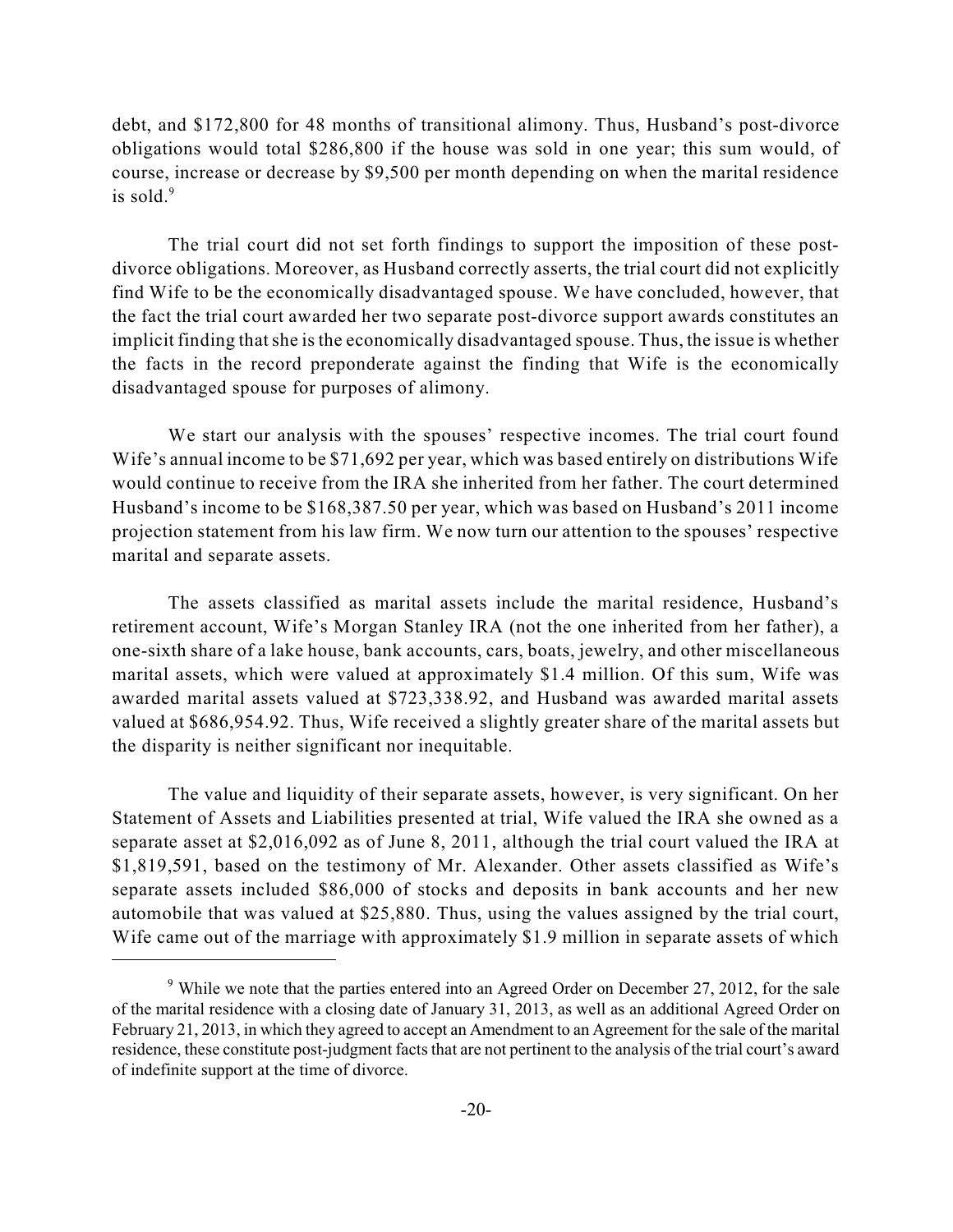almost all were liquid and which were available to her without incurring penalties for early withdrawal.<sup>10</sup> Husband's separate assets total \$176,450 which represents his one-half interest in a lake house he owns with his brother and which produces no income. Thus, Wife's separate assets are more than ten times greater than Husband's, and her separate assets are liquid, while his are not. Moreover, Wife's separate assets produce income of \$71,692 a year, without diminishing the principal value of the IRA, while Husband's produce essentially no income. 11

Combining the values of their respective separate assets and the share of marital assets awarded to each respective spouse, Wife came out of the marriage with marital and separate assets valued at \$2.6 million; Husband came out of the marriage with marital and separate assets valued at \$860,000.

When deciding the amount of post-divorce support to award Wife, the court reasoned that Wife should not have to encroach on the principal of the \$1.8 million in the IRA to support herself; however, the trial court also found that Wife had an undergraduate degree and MBA from Vanderbilt University and that she worked full-time for the first twelve years of the marriage as a financial analyst during which time she earned substantially more income than Husband. In fact, the court found Wife earned \$268,412 in 2000 and \$397,496 in 2001, which was three times greater than Husband earned in any year during the same period. The court also found that Wife, understandably, stopped working in 2001 after the birth of the parties' third child. However, that child was 10 years old at the time of trial, and the record reveals that she made no attempt to obtain employment during the pendency of these proceedings which commenced in July 2009.

We agree with the trial court that it is unrealistic to conclude that Wife will immediately step into an employment opportunity as lucrative as the one she left in 2001; therefore, transitional support is in order. However, we must also analyze the amount and duration of the alimony award considering Wife's good health, excellent education, the age of the youngest child, and the substantial assets available to her in contrast to Husband's ability to pay, which is solely dependent upon his income from his law practice.

Husband's net annual income was found to be \$107,181.25 and, yet, he was ordered to pay an indefinite award of \$7,000 per month, representing \$84,000 a year of post-divorce support, leaving Husband with disposable income of only \$23,181 a year, \$1,931.75 per

 $^{10}$ As noted earlier, Wife inherited the \$1.8 million IRA from her father; thus, she is not subject to early withdrawal penalties.

 $11$ Husband's retirement account would produce no available income without Husband incurring penalties for early withdrawal.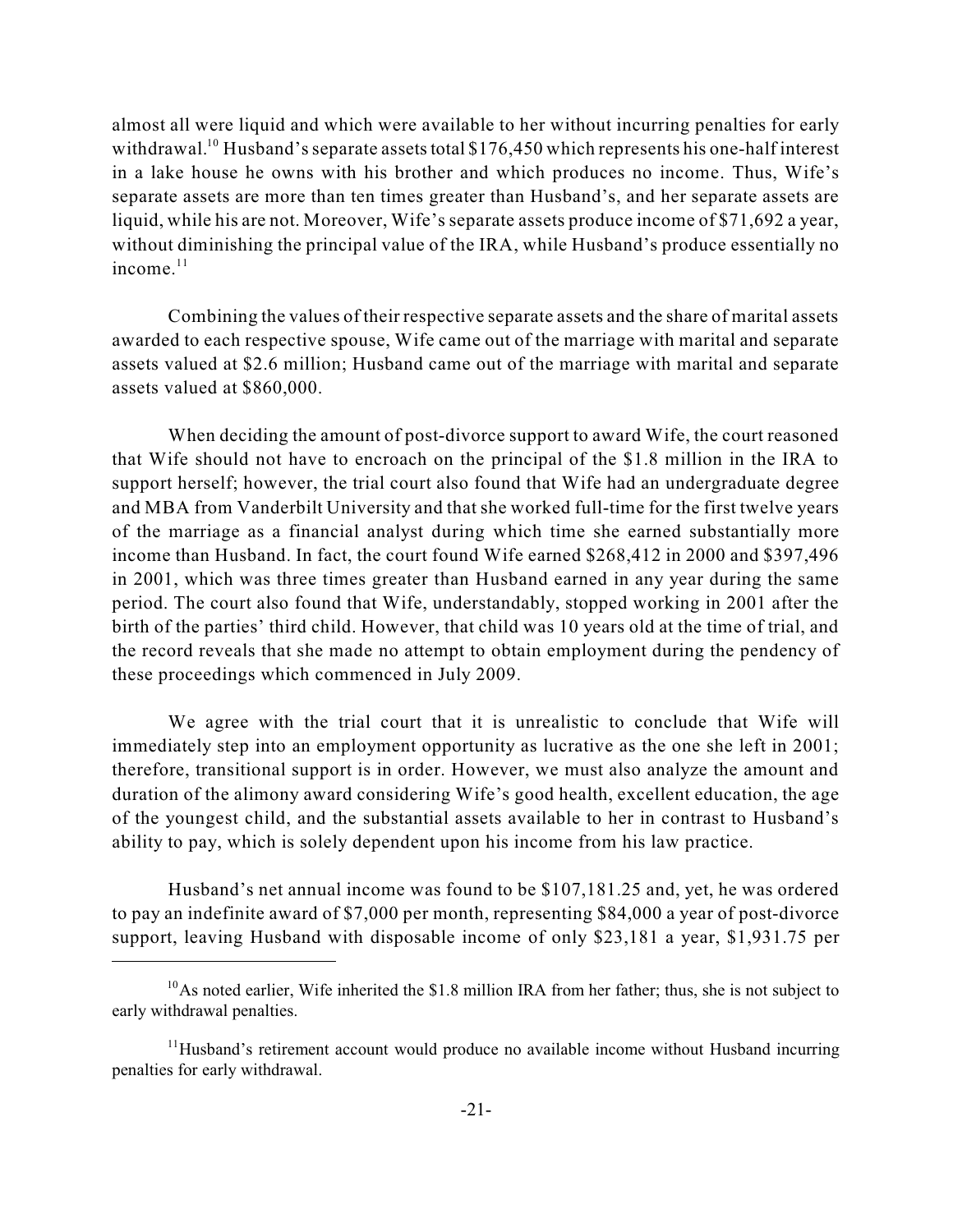month, to support himself. Additionally, during this indefinite period Husband is also liable for half of the monthly draw on the HELOC, which totaled approximately \$9,500 per month until the marital residence was sold. In addition to the above, Husband was ordered to pay, for a term of 48 months, \$3,600 per month as transitional alimony after the sale of the marital residence.

As noted in the five-year hypothetical earlier, if the house sold in one year the aggregate of the above obligations would be \$286,800 over this period. Moreover, Wife's income of \$71,692 a year which would amount to \$358,460 over this five-year period, and Wife's assets of \$2.6 million, of which over \$1.9 million is liquid, would not have diminished. Considering all of these facts and the factors in Tennessee Code Annotated § 36- 5-121(i) relevant to this case, we have concluded that it would constitute an injustice to Husband for him to bear this heavy financial burden, particularly realizing that Wife's needs do not justify such an award. For the foregoing reasons, we have concluded that Wife's postdivorce support should be limited to transitional alimony at the rate of \$3,600 per month, the amount set by the trial court, for a period of a 24 month.

Accordingly, we reverse and modify the two awards of post-divorce support. We reverse the indefinite award of \$7,000 per month until the marital residence is sold, and we modify the duration of the award of transitional alimony from 48 months to 24 months at \$3,600 per month as set by the trial court.<sup>12</sup>

Our ruling is consistent with that in *Tait v. Tait*, wherein the wife asserted that the trial court erred when it found that she did not need additional support to maintain her standard of living, despite the fact that the husband had the ability to pay. *Tait v. Tait*, 207 S.W.3d 270 (Tenn. Ct. App. 2006). In *Tait*, like here, the wife asserted that she was entitled to support because the husband was at fault for breaking up the marriage and that she should not be required to deplete her assets to support her needs. *Id*. at 277. Unlike here, Mrs. Tait also asserted that she was "incapable of rehabilitation." *Id*.

Specifically, the trial court in *Tait* considered the duration of the marriage, the age and mental condition of the parties, the extent to which it would be undesirable for the disadvantaged party to seek employment outside the home, the separate assets of each party, the relative fault of the parties, and the division of marital property. *Id*. The trial court also looked at the wife's needs and her financial resources to satisfy those needs. *Id.* The record showed that the wife claimed personal expenses totaling \$7,344.52 per month, a figure

 $^{12}$  For clarity, we neither reverse nor modify the trial court's decision to hold Husband liable for onehalf of the HELOC debt, which includes the amount the debt increased pending the sale of the marital residence. Thus, Husband remains liable for one-half of the entire HELOC debt as the trial court ordered.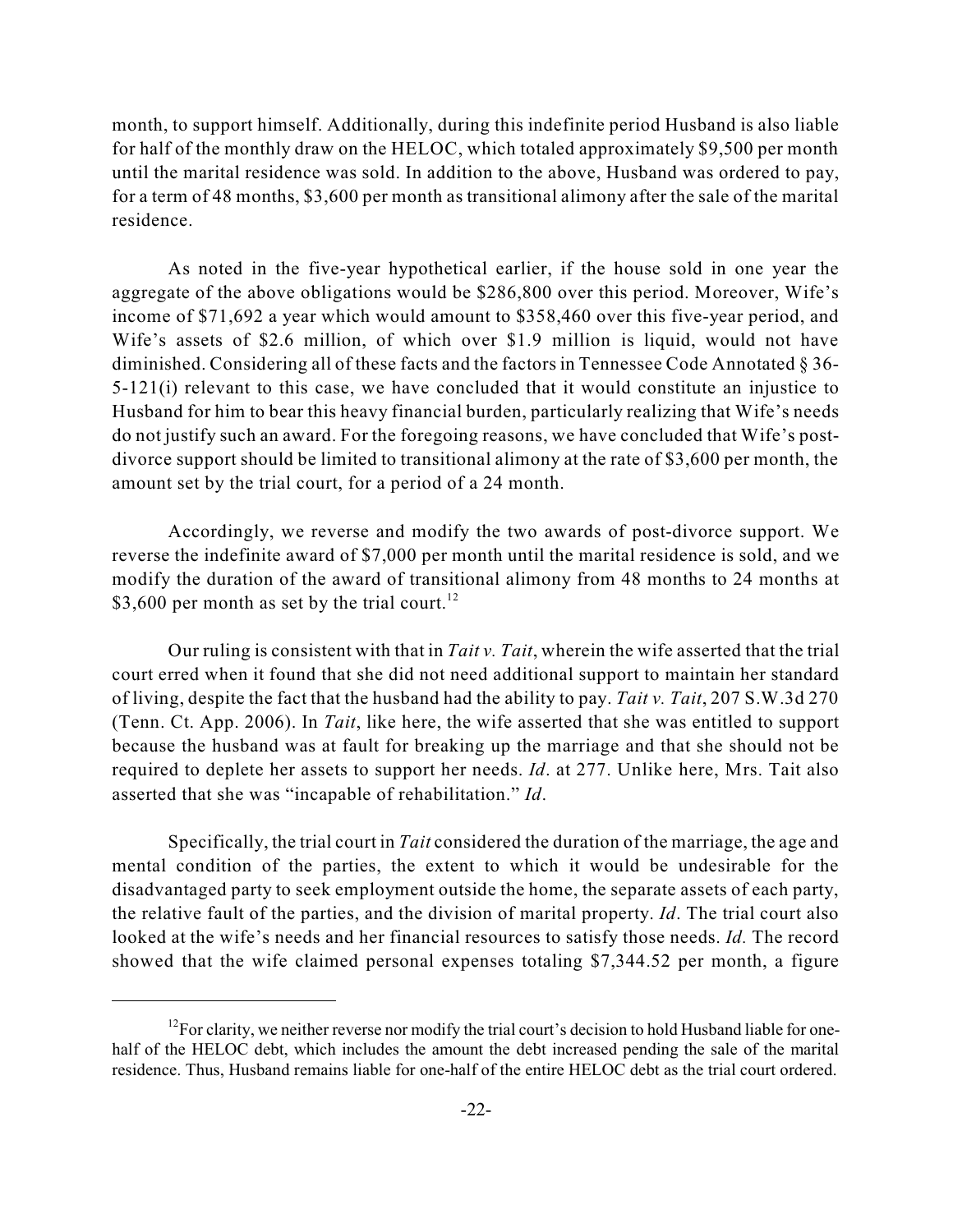which, based upon the evidence presented at trial, the court found to be somewhat inflated. *Id*. In determining whether she had sufficient means to pay her expenses, the court considered the fact that she received nearly \$1,000,000 in assets as part of the Marital Dissolution Agreement, \$524,888 of which was in the form of a retirement account. *Id*. The court further considered the disparity of the division of marital assets, whereby the wife received \$180,000 more than the husband, and \$90,000 more than what she would have received had the trial court allocated the marital assets equally. *Id*. The court also noted, based on the division of marital assets, that she would receive \$2,380 per month from the husband's pension plan until his retirement, at which time it would increase to \$5,082 per month. *Id*. Additionally, the court considered expert testimony from a certified public accountant who testified that, based upon the wife's income from child support, pension, and future social security payments, the wife would have to exhaust \$378,858 of the liquid assets from her share of the marital estate over a twenty-four to twenty-five year period in order to meet her monthly expenses; however, by the time the wife's liquid assets were exhausted, she would still have approximately \$3,200,000 in her retirement account, along with her pension and social security benefits. *Id*. Based upon all of these factors, the court determined that the wife failed to demonstrate a need for additional support in order to maintain a lifestyle commensurate with the marital standard of living. *Id*. On appeal, we affirmed. *Id*.

In *Tait*, we noted that the trial court's finding that the wife did not prove a need for support was based upon the wife's share of the marital property as well as her income from the husband's pension plan (and future social security benefits she would receive at retirement age); however, nowhere in the record did the trial court impute income to the wife which could be earned from her post-divorce employment. *Id.* at 278. Furthermore, we found it significant that "although Wife testified that she suffered from lupus, arthritis, and various other ailments, no testimony, expert or lay, was presented to prove that the wife was incapable of working and earning income in addition to that she is already receiving." *Id*. at 278-79. In fact, the wife's attorney admitted at a post-trial hearing that the wife "had no disabilities or bodily deficiencies which prohibited her from securing employment if she chose to." *Id*. at 279. Based on the above and other factors set forth in the *Tait* opinion, we concluded that the wife failed to establish that she was in need of additional support.

Although there are several similarities in *Tait* and the case at bar, the facts here are sufficiently different to establish a short-term need for transitional support at the amount set by the trial court, but not for the length of time set; specifically, the age of the youngest child at the time of trial and the years Wife has worked at home for the benefit of the family.<sup>13</sup> The

<sup>&</sup>lt;sup>13</sup>We also recognize another important difference in *Tait* and the posture of this appeal. In *Tait*, the court elected to affirm the trial court's decision concerning alimony; in this case we find it necessary to (continued...)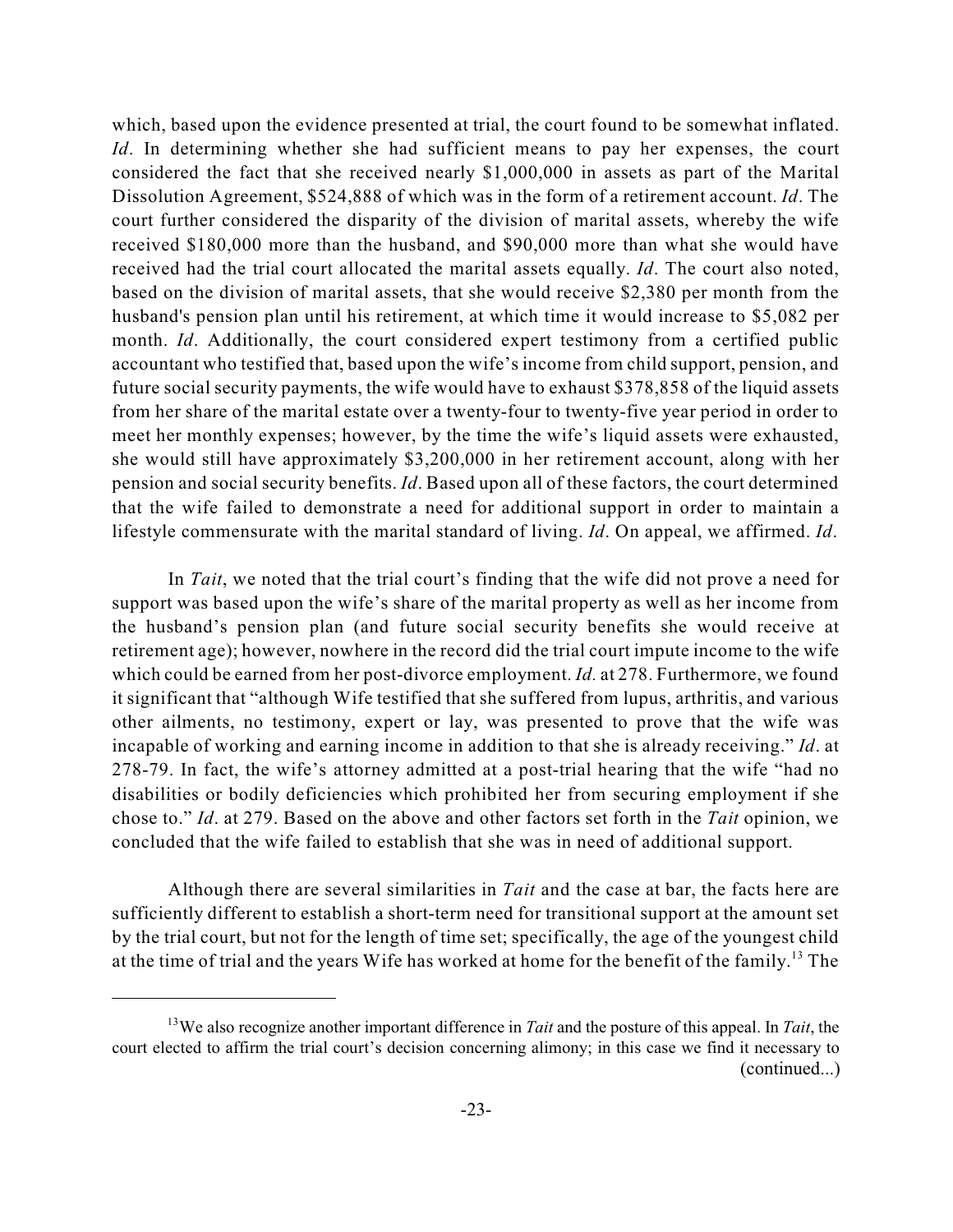facts that mitigate a need for transitional support include specifically the substantial disparity in the spouse's post-divorce assets, the liquidity of these assets, the income they produce, and Wife's opportunities for employment when she chooses to make herself available for employment. Thus, we reverse and modify as noted above.

## **V. ATTORNEYS' FEES**

#### A. Award of Attorneys' Fees to Wife

The trial court ordered Husband to pay \$25,000 of Wife's reasonable and necessary attorneys' fees, which was only a portion of the fees Wife incurred in the trial court. Husband asserts the trial court erred in requiring him to pay any of Wife's attorneys' fees.

An award of attorney's fees is appropriate when the disadvantaged spouse's income is not sufficient to pay his/her attorney's fees and the divorce fails to provide him/her with a revenue source, such as from the property division, or assets from which to pay his/her attorney's fees. *Yount v. Yount*, 91 S.W.3d 777, 783 (Tenn. Ct. App. 2002).

Attorney's fees in a divorce action constitute alimony in solido. *Id*.; *Wilder v. Wilder*, 66 S.W.3d 892, 894 (Tenn. Ct. App. 2001); *Herrera v. Herrera*, 944 S.W.2d 379, 390 (Tenn. Ct. App. 1996); *Houghland v. Houghland*, 844 S.W.2d 619, 623 (Tenn. Ct. App. 1992); *Storey v. Storey*, 835 S.W.2d 593, 597 (Tenn. Ct. App. 1992). When determining whether to award attorney's fees, the trial court must consider the relevant factors regarding alimony set forth in Tennessee Code Annotated § 36-5-121(i). Moreover, trial courts are afforded wide discretion in determining whether there is a need for attorney's fees as alimony in solido, and the trial court's decision will not be disturbed on appeal absent an abuse of discretion. *Gonsewski*, 350 S.W.3d at 105 (internal citations omitted).

The order requiring Husband to pay \$25,000 of Wife's attorneys' fees reads, in pertinent part:

The Court recognizes that [Wife] has a substantial separate estate from which she can pay her attorney's fees. The Court also recognizes that at this point in time, [Wife] is unemployed. The Court does recognize that there is a need on

<sup>(...</sup>continued)

reverse and modify the two alimony awards. In doing so, we applied the very deferential standard of review for alimony decisions and, after considering all of the facts and statutory factors that pertain to this decision, we reached the conclusion stated herein. As *Tait* explained, "[w]e review an award of alimony under an abuse of discretion standard." *Tait*, 207 S.W.3d at 276.